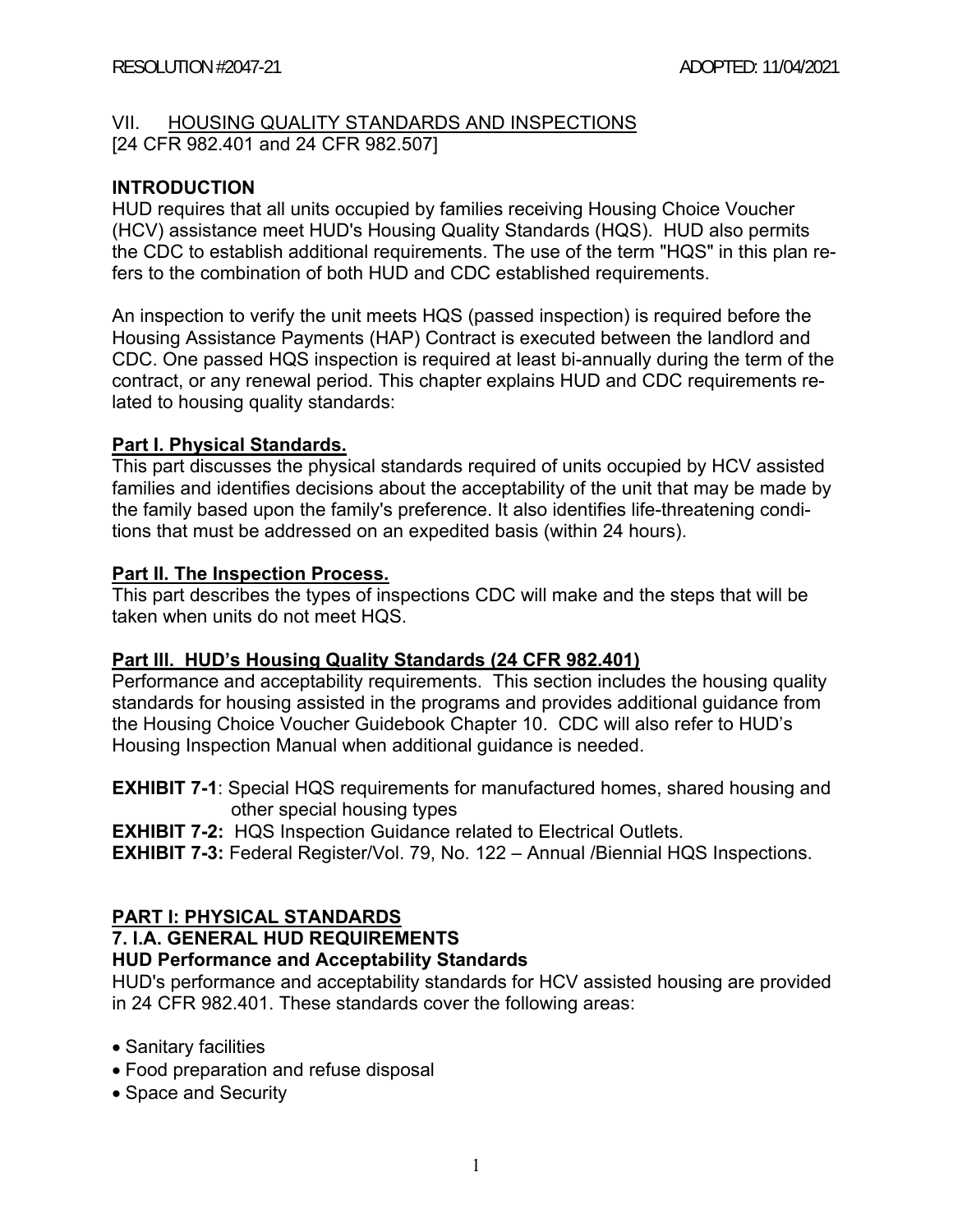- Thermal Environment
- Illumination and electricity
- Structure and materials
- Interior Air Quality
- Water Supply
- Lead-based paint
- Access
- Site and neighborhood
- Sanitary condition
- Smoke Detectors
- Carbon Monoxide Monitors

A summary of HUD performance criteria is listed in Part lll. of this chapter. Criteria for special housing types such as manufactured homes and shared housing is provided in Exhibit 7-1 located at the end of this Chapter.

Additional guidance on these requirements is found in the following HUD resources:

- Housing Choice Voucher Guidebook, Chapter 10
- HUD Housing Inspection Manual for Section 8 Housing
- HUD Inspection Form, form HUD-52580 (most recent form or revision) and Inspection Checklist, form HUD-52580-A (most recent form or revision)
- HUD Notice 2003-31, Accessibility Notice: Section 504 of the Rehabilitation Act of 1973; the Americans with Disabilities Act of 1990; the Architectural Barriers Act of 1968 and the Fair Housing Act of 1988

# **Tenant Preference Items**

HUD requires CDC to enforce minimum HQS but also requires that certain judgments about acceptability be left to the family. For example, CDC must ensure that the unit contains the required sanitary facilities, but the family decides whether the cosmetic condition of the facilities are acceptable.

# **Modifications to Provide Accessibility**

Modifications to units to provide access for a person with a disability must meet all applicable HQS requirements and conform to the design, construction, or alteration of facilities contained in the UFAS and the ADA Accessibility Guidelines (ADAAG) [28 CFR 35.151(c) and Notice 2003-31]

# **7. I.B. ADDITIONAL LOCAL REQUIREMENTS**

CDC may impose additional quality standards as long as the additional criteria are not likely to adversely affect the health or safety of participant families or severely restrict housing choice. HUD approval is required if more stringent standards are imposed.

HUD approval is not required if CDC additions are clarifications of HUD's acceptability criteria or performance standards [24 CFR 982.401(a)(4)].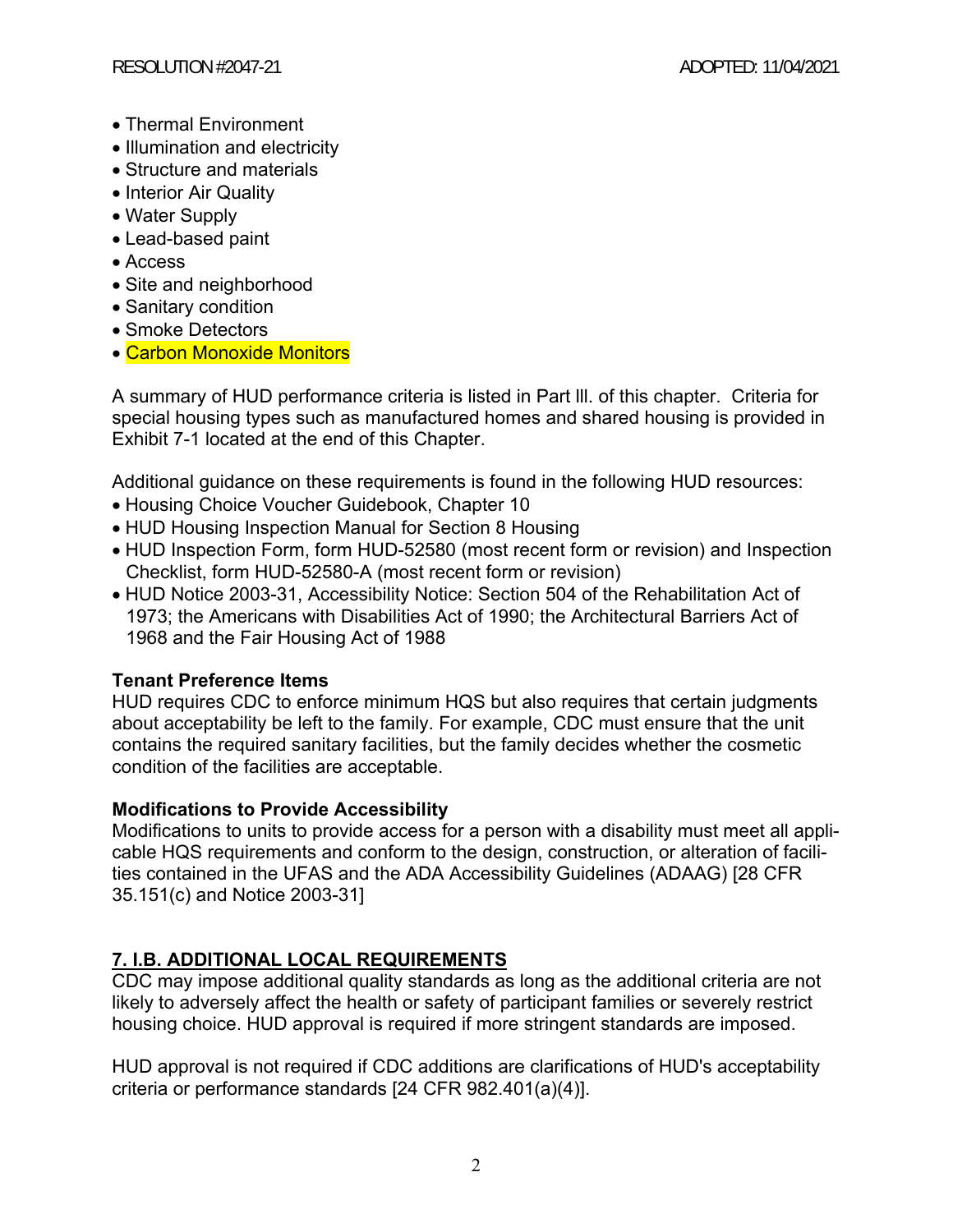## **Thermal Environment [HCV GB p.10-7]**

CDC must define a healthy living environment for the local climate. This may be done by establishing a temperature that the heating system must be capable of maintaining, that is appropriate for the local climate. The heating system (i.e. a working radiator, hot air register or baseboard heat) must be capable of maintaining an interior temperature of 65 degrees when a frost advisory is in effect for the area the unit is located in.

A kitchen stove with a built-in heater or portable electric room heaters are not adequate.

## **Clarifications of HUD Requirements**

As permitted by HUD, CDC has adopted the following specific requirements that elaborate on HUD standards.

- 1. Smoke detectors must be placed according to local fire marshal directive, and operate as they were designed. One smoke detector must be in the hall way, each bedroom or sleeping room and on each level.
- 2. Light fixtures must have the globe covers in place.
- 3. Water heaters must have two (2) earthquake straps. Temperature Pressure Relief Valves (TPRV) must have drain lines no smaller than the coldwater inlet line. This means if the cold-water inlet line is  $\frac{3}{4}$  inches then the drain line must be the same. Drain line must be rigid pipe, copper pipe or PVC-C pipe. No tubing or flex line.
- *4.* Sink knobs must operate as they were intended, i.e. hot water dispenses from the knob labeled "H" and cold water dispenses from the nob labeled "C". Other installations are considered hazardous conditions. Exceptions will be made if requested under a reasonable accommodation by persons with disability.
- *5.* Carbon monoxide monitors are required in any dwelling unit that has a fossil fuel burning heater or appliance.

## **7. I.C. LIFE THREATENING CONDITIONS [24 CFR 982.404(a)]**

HUD requires CDC to define life threatening conditions and to notify the owner or the family (whichever is responsible) of the corrections required. The responsible party must correct life threatening conditions within 24 hours of CDC notification.

The following are considered life threatening conditions:

Any condition that jeopardizes the security of the unit.

Major plumbing leaks, flooding, waterlogged ceilings or floor in imminent danger of failing.

• Natural or LP gas or fuel oil leaks.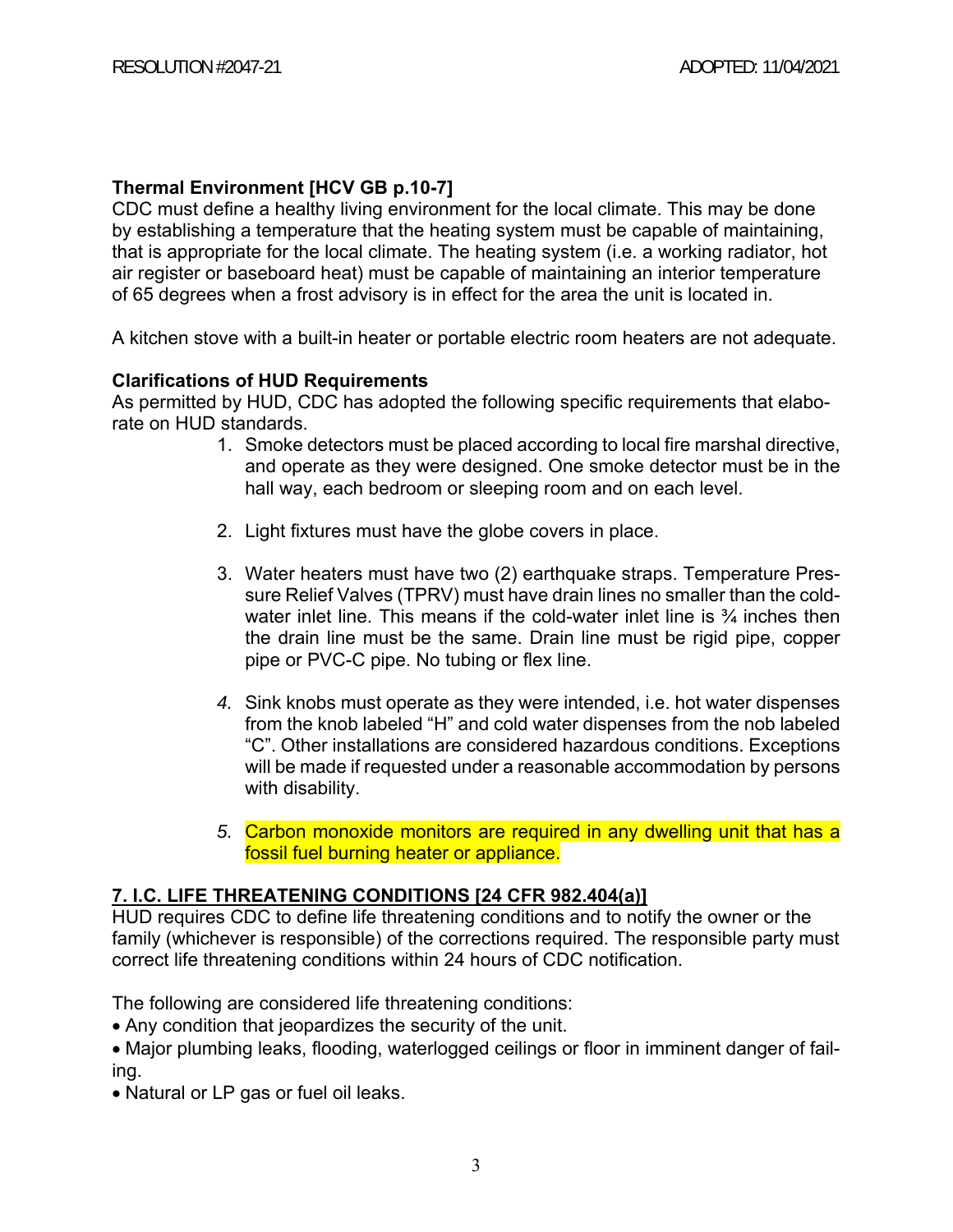- Any electrical problem or condition that could result in shock or fire.
- Absence of a working heating system when there is a frost advisory in effect for the area where the unit is located in.
- Conditions that present the imminent possibility of injury.
- Obstacles that prevent safe entrance or exit from the unit.
- Absence of a functioning toilet in the unit.
- Inoperable smoke detectors.
- Combustible materials near the gas water heater or gas furnace.
- Sewage spills inside the unit or on the surrounding grounds.

If an owner fails to correct life threatening conditions as required or requested by CDC, the housing assistance payment will be abated and the HAP contract will be terminated in accordance with the policies listed below.

If a family fails to correct a family caused life threatening condition as required by CDC, CDC may terminate the family's assistance. The family will be required to correct family caused life threatening conditions within 24 hours from the date of the inspection.

## **Smoke Detectors**

Inoperable smoke detectors are a serious threat to tenant safety and CDC will treat the situation as an emergency (24-hour) fail item. If required, and If a required smoke detector is not operating properly, CDC will contact the owner by phone and require the owner to repair the smoke detector within 24 hours.

CDC will re-inspect the unit the following day.

If CDC determines that the family has purposely disconnected the smoke detector (by removing batteries or other means), the family will be required to repair the smoke detector within 24 hours and CDC will re-inspect the unit. This will be noted on the inspection, as well. CDC will issue a verbal warning to any family found to have purposely disconnected the unit's smoke detector. This warning will state that deliberate disconnection of the unit's smoke detector is a safety and fire hazard and is considered a violation of HQS.

#### **7.I.D. OWNER AND FAMILY RESPONSIBILITIES [24 CFR 982.404] Family Responsibilities**

The family is responsible for correcting the following HQS deficiencies:

- Tenant-paid utilities not in service
- Family-supplied appliances that are not working as intended

Damage to the unit, or conditions caused by the resident, or resident guests, that will, if left uncorrected, cause damage to the unit or premises. This includes conditions that are beyond normal wear and tear.

 "Normal wear and tear" is defined as any item that could not be charged against the tenant's security deposit, whether under CDC regulations or state law.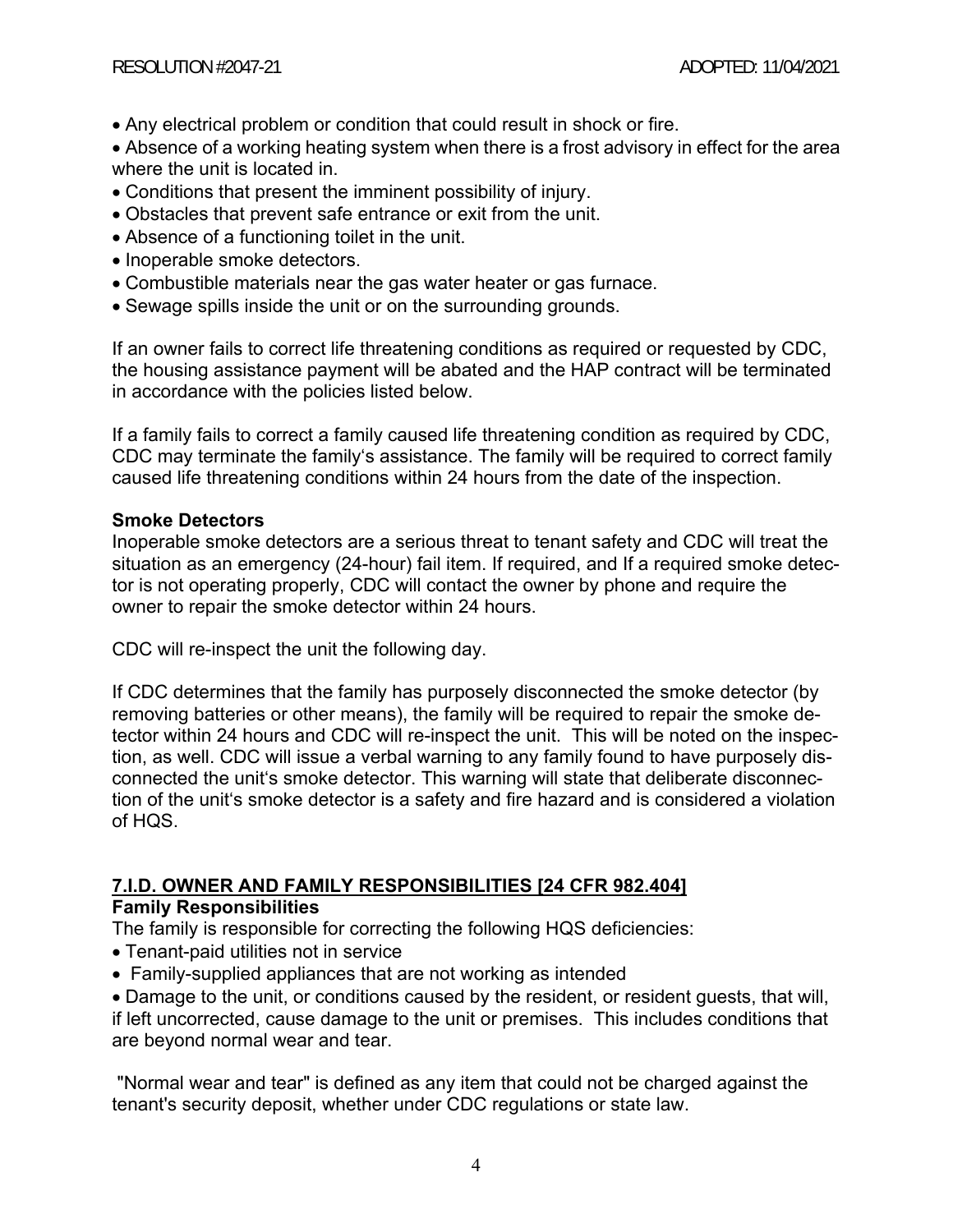Beyond Normal Wear and Tear may include hoarding conditions, housekeeping deficiencies which may be detrimental to the health and/or safety of the occupants, or which may or have caused damage to the unit.

### **Owner Responsibilities**

The owner is responsible for all HQS violations not listed as a family responsibility above, even if the violation is caused by the family's living habits. However, if a family's actions constitute a serious or repeated lease violation the owner may take legal action to evict the family.

## **7.I.E. SPECIAL REQUIREMENTS FOR CHILDREN WITH ENVIRONMENTAL INTER-VENTION BLOOD LEAD LEVEL[24 CFR 35.1225]**

If CDC is notified by a public health department or other medical health care provider, or verifies information from a source other than a public health department or medical health care provider, that a child of less than 6 years of age, living in an HCV-assisted unit has been identified as having an environmental intervention blood lead level, CDC must complete a risk assessment of the dwelling unit.

The risk assessment must be completed in accordance with program requirements, and the result of the risk assessment must be immediately provided to the owner of the dwelling unit.

In cases where the public health department has already completed an evaluation of the unit, this information must be provided to the owner. Within 30 days after receiving the risk assessment report from CDC, or the evaluation from the public health department, the owner is required to complete the reduction of identified lead-based paint hazards in accordance with the lead-based paint regulations [24 CFR 35.1325 and 35.1330].

If the owner does not complete the hazard reductions as required, the dwelling unit is in violation of HQS and CDC will take action in accordance with Section 7-II.G of this Chapter.

## **7.I.F. VIOLATION OF HQS SPACE STANDARDS [24 CFR 982.403]**

If CDC determines that a unit does not meet the HQS space standards because of an increase in family size or a change in family composition, CDC must issue the family a new voucher with a term of 120 days. The family must try to find an acceptable unit as soon as possible, and must locate a unit before the voucher term of 120 days ends... If an acceptable unit is available for rental by the family, CDC must terminate the HAP contract in accordance with its terms.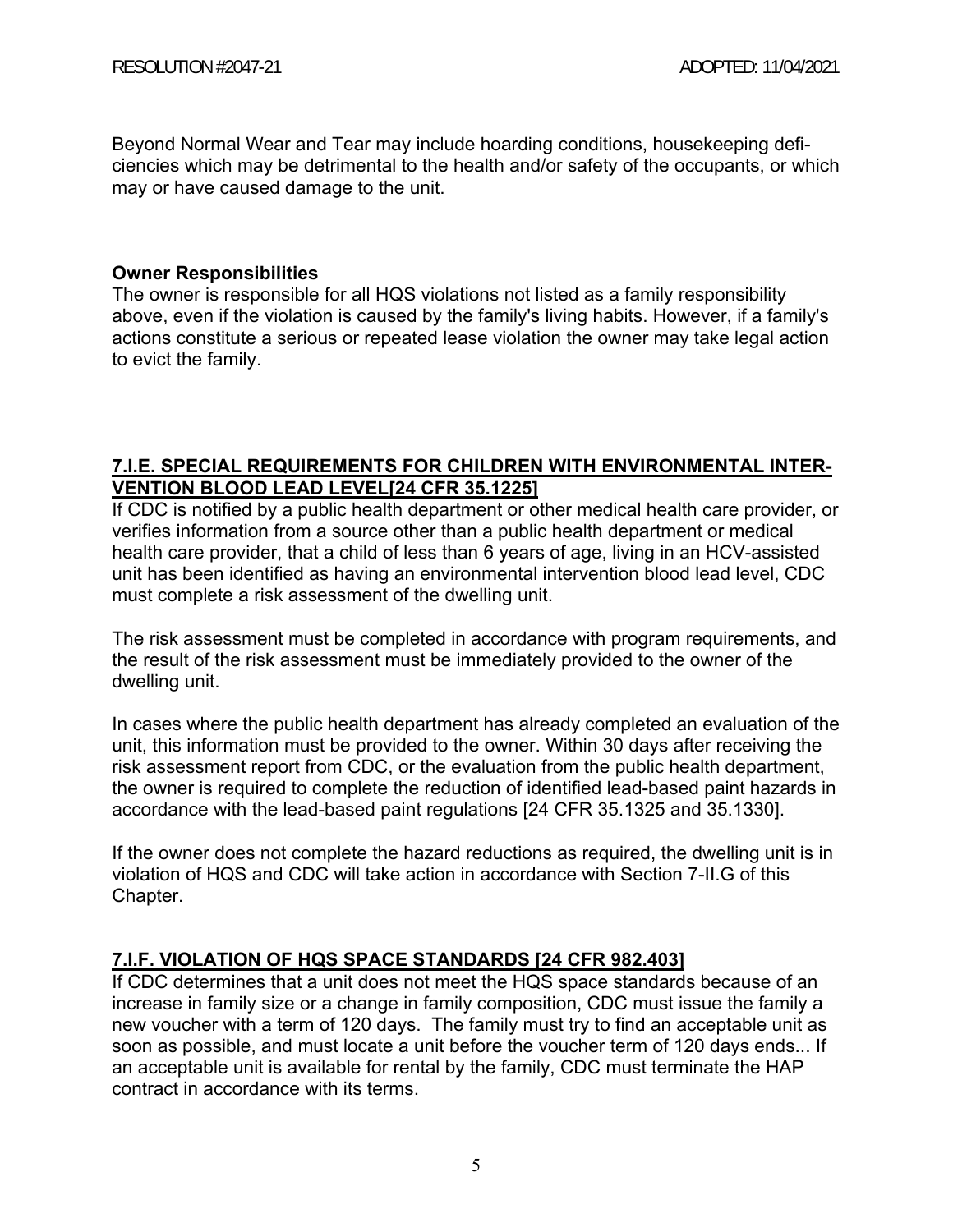## **PART II: THE INSPECTION PROCESS**

## **7.ll.A. TYPES OF INSPECTIONS**

CDC conducts the following types of inspections as needed. Each type of inspection is discussed in the paragraphs that follow.

- *Initial Inspections*. CDC conducts initial inspections in response to a request from the family to approve a unit for participation in the HCV program. The unit must pass the HQS inspection before the effective date of the HAP Contract.
- *Annual Inspections*. HUD allows CDC to inspect each unit under lease annually to confirm that the unit still meets HQS.
- *Biennial Inspections*. Section 220 of the 2014 Appropriations Act allows CDC to comply with the requirement to inspect assisted dwelling units during the term of a HAP contract by conducting such inspections biennially instead of annually. Under this policy, CDC reserves the right to do so at its own discretion.
- *Special Inspections.* A special inspection may be requested by the owner, the family, or a third party as a result of problems identified with a unit between inspections.
- *Quality Control Inspections.* HUD requires that a sample of units be re-inspected by a supervisor or other qualified individual to ensure that HQS are being enforced correctly and uniformly by all inspectors.

## **7.II.B. INITIAL HQS INSPECTION [24 CFR 982.401(a)]**

## **Timing of Initial Inspections**

HUD requires that a unit pass HQS before the effective date of the lease and HAP Contract. HUD requires PHAs with fewer than 1,250 budgeted units to do the following within 14 calendar days of submission of the Request for Tenancy Approval (RFTA) :

- 1. Complete the initial inspection,
- 2. Determine whether the unit satisfies HQS,

3. Notify the owner and the family of the determination within 14 calendar days of submission of the).

The 14-day period is suspended for any period during which the unit is not available for inspection [982.305(b)(2)].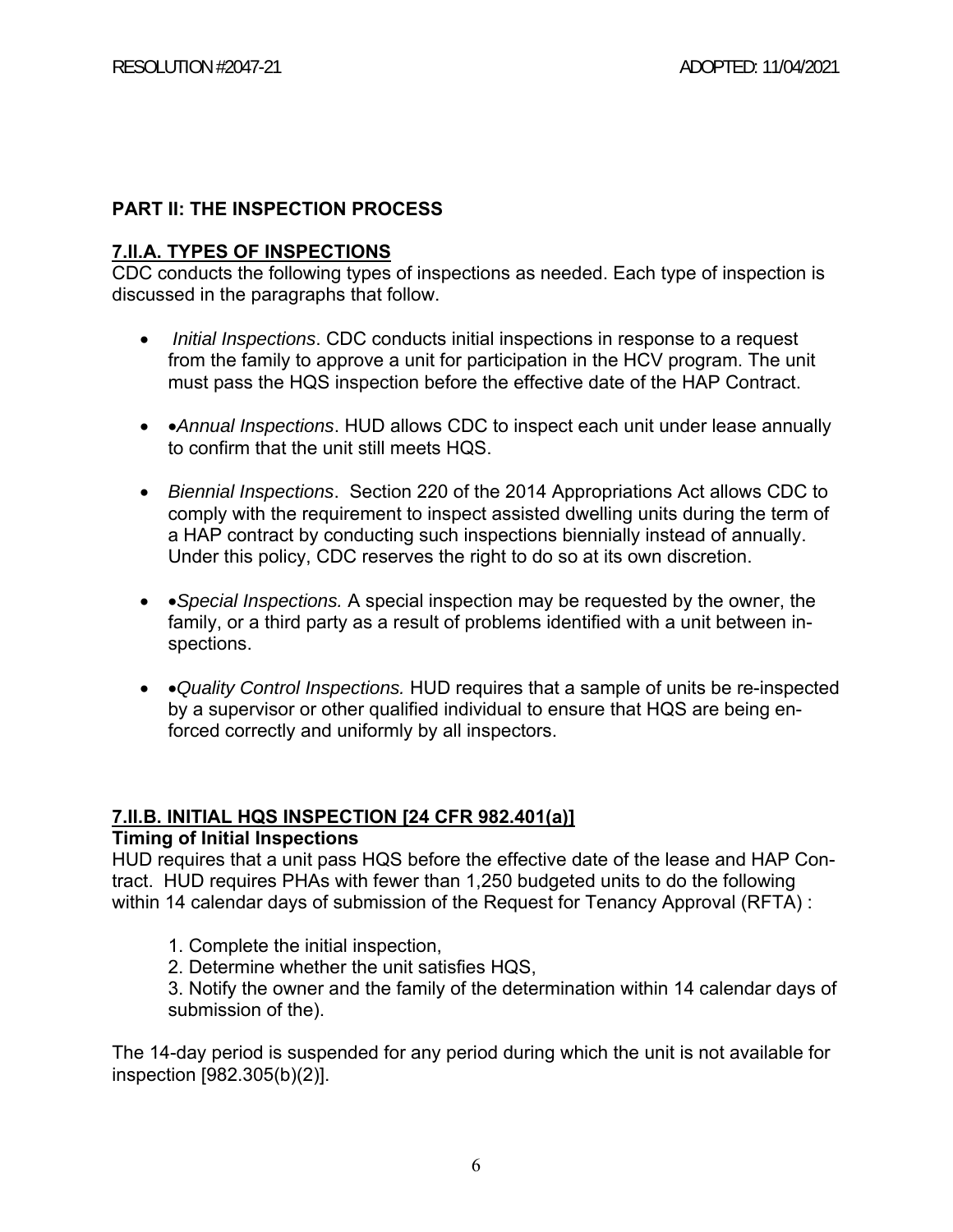To the extent practicable, CDC will complete the initial inspection, determine whether the unit satisfies HQS, and notify the owner and the family of the determination within 14 calendar days of submission of the Request for Tenancy Approval (RFTA).

#### **Initial Inspection Results and Re-inspections**

If any HQS violations are identified, the owner will be notified of the deficiencies and the time frame in which the deficiencies must be corrected. The CDC will normally require repairs to be completed within 30 days from the date of the initial inspection. Extensions may be granted, as outlined in Section 10 of this Chapter. CDC will request the owner notify CDC when the deficiencies have been corrected.

Re-inspections of units after an initial inspection will be conducted within 7 calendar days of the date CDC is notified that the repairs have been completed. This time frame may be longer during any period when there is a holiday.

If the owner fails to contact CDC within the thirty day time frame or the unit fails HQS at the time of the re-inspection, CDC will notify the owner and the family that the unit has been rejected and that the family must search for another unit.

CDC may agree to conduct a second re-inspection, at its discretion, at the request of the family and owner.

#### **Utilities**

Generally, at initial inspection, the owner is responsible for demonstrating that all utilities are in working order including those utilities that the family will be responsible for paying.

#### **Appliances**

If the family is responsible for supplying the stove and/or refrigerator, CDC will allow the stove and refrigerator to be placed in the unit after the unit has met all other HQS requirements. The required appliances must be in place before the HAP contract is executed by CDC. CDC will execute the HAP contract based upon a certification from the family that the appliances have been installed and are working properly.

## **7.II.C. ANNUAL/BIENNIAL HQS INSPECTIONS**

Section 220 of the 2014 Appropriations Act (Federal Register/Vol.79, No. 122 is located at the end of this Chapter) allows PHA's to comply with the requirement to inspect assisted dwelling units during the term of a HAP contract by inspecting such units not less than biennially instead of annually and to rely upon alternative inspection methods to meet this requirement.

However, a PHA may not use the alternative inspection method in lieu of the initial unit inspection or any interim inspection. PHA's are still required to conduct an initial inspec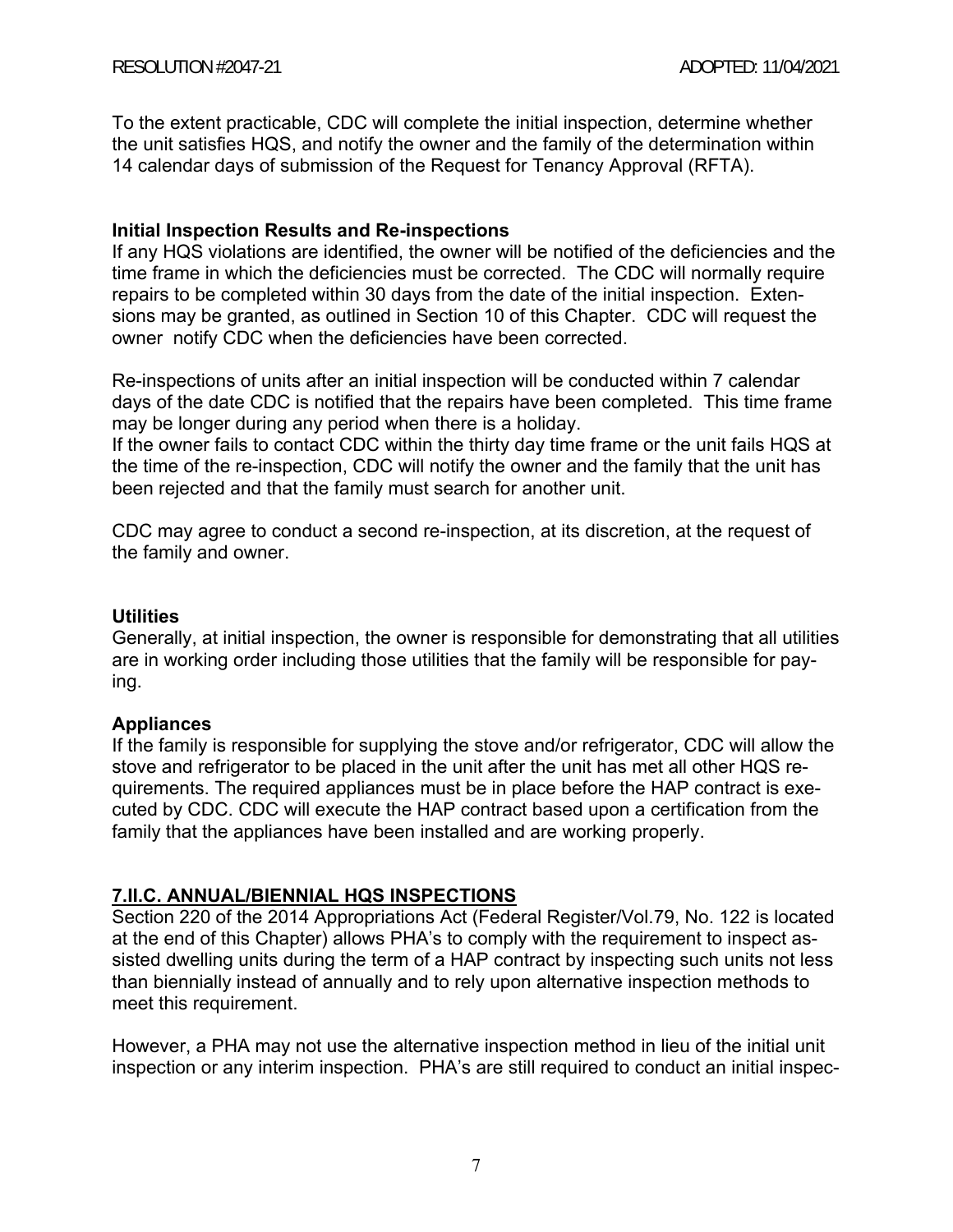tion, prior to entering into a HAP contract, and interim inspections, if a family or government official notifies the PHA of a unit's failure to comply with the housing quality standards of the HCV program.

CDC has chosen to implement the following policy regarding annual and biennial inspections.

### **INITIAL INSPECTIONS:**

An inspection must be completed, and must pass PRIOR to execution of a Housing Assistance Payments Contract and for any payment under that contract

## **FIRST ANNUAL INSPECTION:**

An HQS inspection will be completed within 12 months (365 days) of the initial inspection. Units do not qualify for a biennial inspection in the first year leased, because the CDC finds that the relationship between the housing authority, landlord and the participant is new and necessitates an initial inspection to insure and reinforce the importance of this policy. If the first annual inspection passes on the first inspection date, and there have been no issues reported to CDC by the landlord or the client, the unit will then qualify for the biennial inspection process. If not, the unit will only qualify for the annual inspection process.

Delayed First Annual Inspections in crisis situations: If CDC is unable to complete the first annual inspection for health and safety concerns, crisis situations or other similar circumstances determined by the Housing Programs Manager and Executive Director, CDC may delay the first annual inspection and inspect the unit as soon as reasonably possible but no later than 24 months from the original passed inspection date.

## **ANNUAL INSPECTION:**

If a unit fails an inspection, it will be placed in the annual inspection process. Once an annual inspection passes on the first inspection date the unit may be placed in the biennial inspection process as long as there have been no verifiable and documented complaints.

Delayed Annual Inspections in crisis situations: If CDC is unable to complete an annual inspection for health and safety concerns, crisis situations or other similar circumstances determined by the Housing Programs Manager and Executive Director, CDC may delay the annual inspection and inspect the unit as soon as reasonably possible but no later than 24 months from the original passed inspection date.

## **BIENNIAL INSPECTIONS:**

If a unit passes on the first inspection date, AND there have been no verifiable and documented complaints from the landlord or participant (see below), the unit may be placed in the biennial inspection process.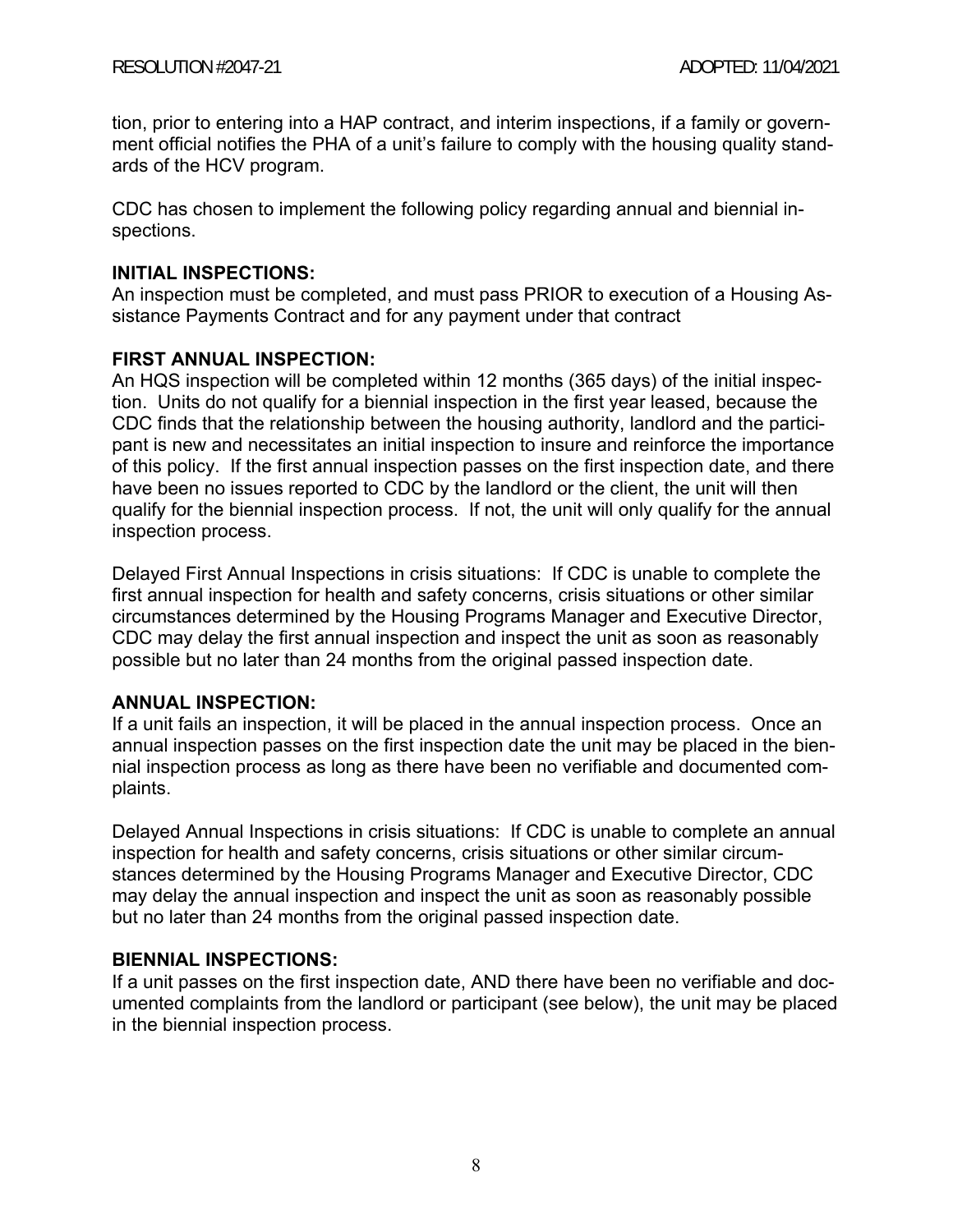### **INTERIM/SPECIAL INSPECTIONS:**

If a family, landlord, third party or government official reports a condition that is lifethreatening, then the PHA must inspect the housing unit within 24 hours in accordance with 24 CFR 982.40. The PHA must re-inspect the housing unit within 24 hours of when the PHA received the notification to verify the life-threatening circumstances have been resolved

If a family, landlord, third party or government official requests a special inspection the PHA must inspect the unit within 15 days of when the PHA received the notification. In the event of extraordinary circumstances, if a unit is within a presidentially declared disaster area, HUD may waive the 24 hour or the 15 day inspection requirement until such time as an inspection is feasible.

## **REPORT OF VALID POTENTIAL HAZARDS OR NEGATIVE CONDITIONS:**

If an annual, biennial, or special inspection results in verifiable programmatic violations or lease violations the unit will be placed in the annual inspection process. Programmatic violations and lease violations will be documented and taken into consideration on a case by case basis.

## **Scheduling the Inspection [24 CFR 982.405(a)]**

If an adult family member or other adult designated by the family cannot be present on the scheduled date, the family should request that CDC reschedule the inspection. CDC and the family will agree on a new inspection date that generally should take place within seven (7) calendar days of the originally-scheduled date. CDC may schedule an inspection more than seven (7) calendar days after the original date for good cause.

CDC will only re-schedule an inspection one time.

If the family misses the first scheduled appointment for an inspection without notifying CDC, the inspector will place notification of the missed inspection on the family's door. The family will be required to contact CDC to schedule a re-inspection within 7 calendar days. If the family fails to contact CDC and reschedule, then CDC will reschedule the inspection and notify the family.

If the family misses a second scheduled appointment for an inspection without notifying CDC, CDC will consider the family to have violated its obligation to make the unit available for inspection. This may result in termination of the family's assistance in accordance with CDC's policies.

## **7.II.D. SPECIAL INSPECTIONS [HCV GB p. 10-30]**

CDC will conduct a special inspection if the owner, family, or another entity reports HQS violations in the unit, or other conditions not acceptable to CDC. During a special inspection, CDC may inspect only those deficiencies that were reported, or may conduct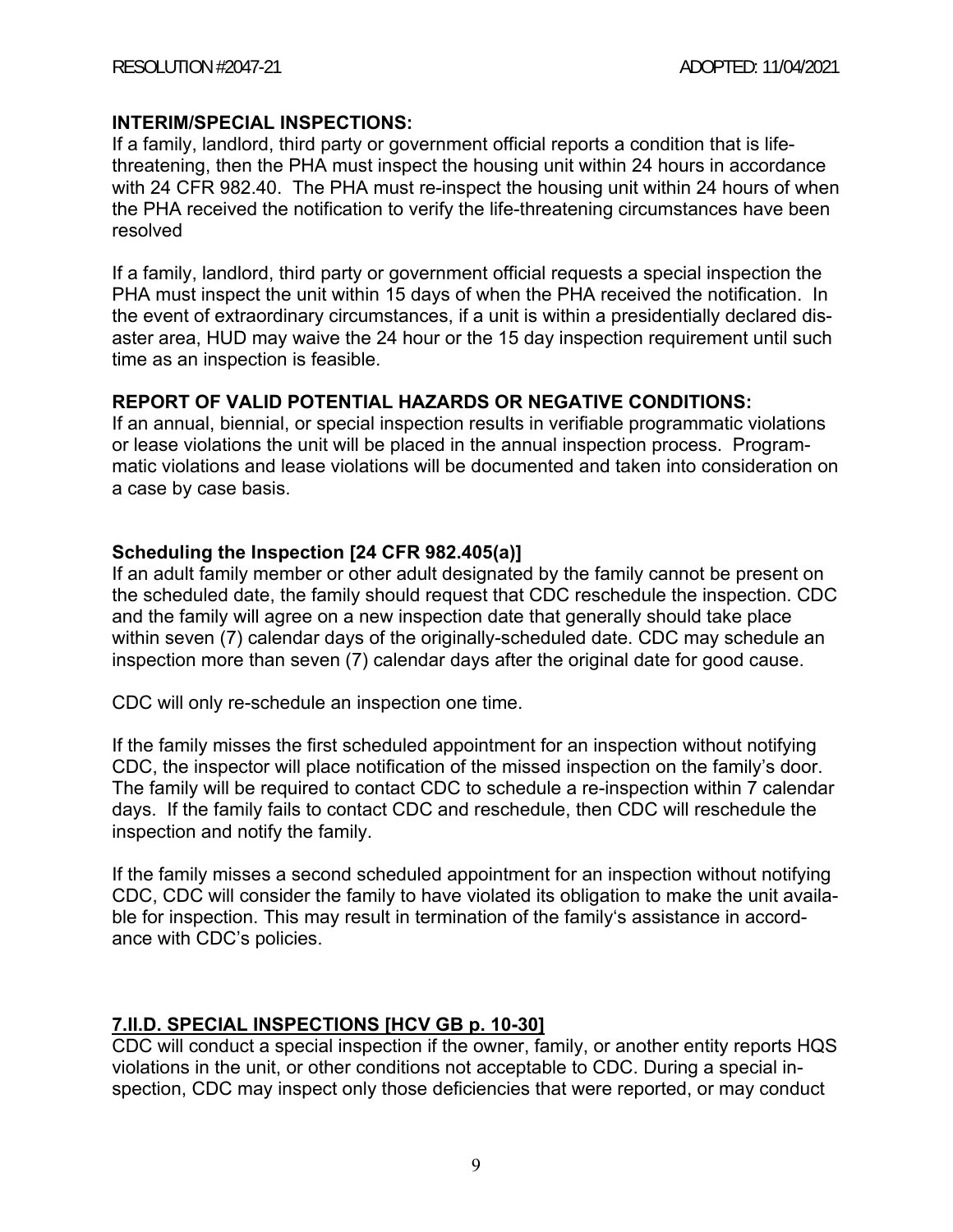a full inspection, at its sole discretion. However, the inspector will record any additional HQS deficiencies that are observed and will require the responsible party to make the necessary repairs. If the annual/biennial inspection has been scheduled or is due within 90 days of the date the special inspection is scheduled CDC may elect to conduct a full annual inspection.

Special Inspections may be requested for the following:

- Suspicion of unauthorized household members
- Belief of abonnement
- Hoarding or Housekeeping (only after landlord has provided verification of their lease enforcement activities)

These are general guidelines. CDC reserves the right to schedule a special inspection for other reasons that CDC determines are reasonable.

## **7.II.E. QUALITY CONTROL INSPECTIONS [24 CFR 982.405(b), HCV GB p. 10-32]**

HUD requires a CDC supervisor or other qualified person to conduct quality control inspections of a sample of units to ensure that each inspector is conducting accurate and complete inspections and that there is consistency in the application of the HQS.

The unit sample must include only units that have been inspected within the preceding 3 months. The selected sample will include: (1) each type of inspection (initial, annual, and special); (2) inspections completed by each inspector; and (3) units from a crosssection of neighborhoods.

## **7. II.F. INSPECTION RESULTS AND RE-INSPECTIONS FOR UNITS UNDER HAP CONTRACT**

## **Notification of Corrective Actions**

The owner and the family will be notified in writing of the results of all failed inspections. When an inspection identifies HQS failures, CDC will determine:

- (1) Whether or not the failure is a life-threatening condition; and
- (2) Whether the family or owner is responsible.

When life threatening conditions are identified, CDC will immediately notify both parties. The notice will specify who is responsible for correcting the violation. The corrective actions must be corrected within 24 hours of the CDC notice.

When failures that are not life threatening are identified, CDC will send the owner and the family a written notification of the inspection results within seven (7) calendar days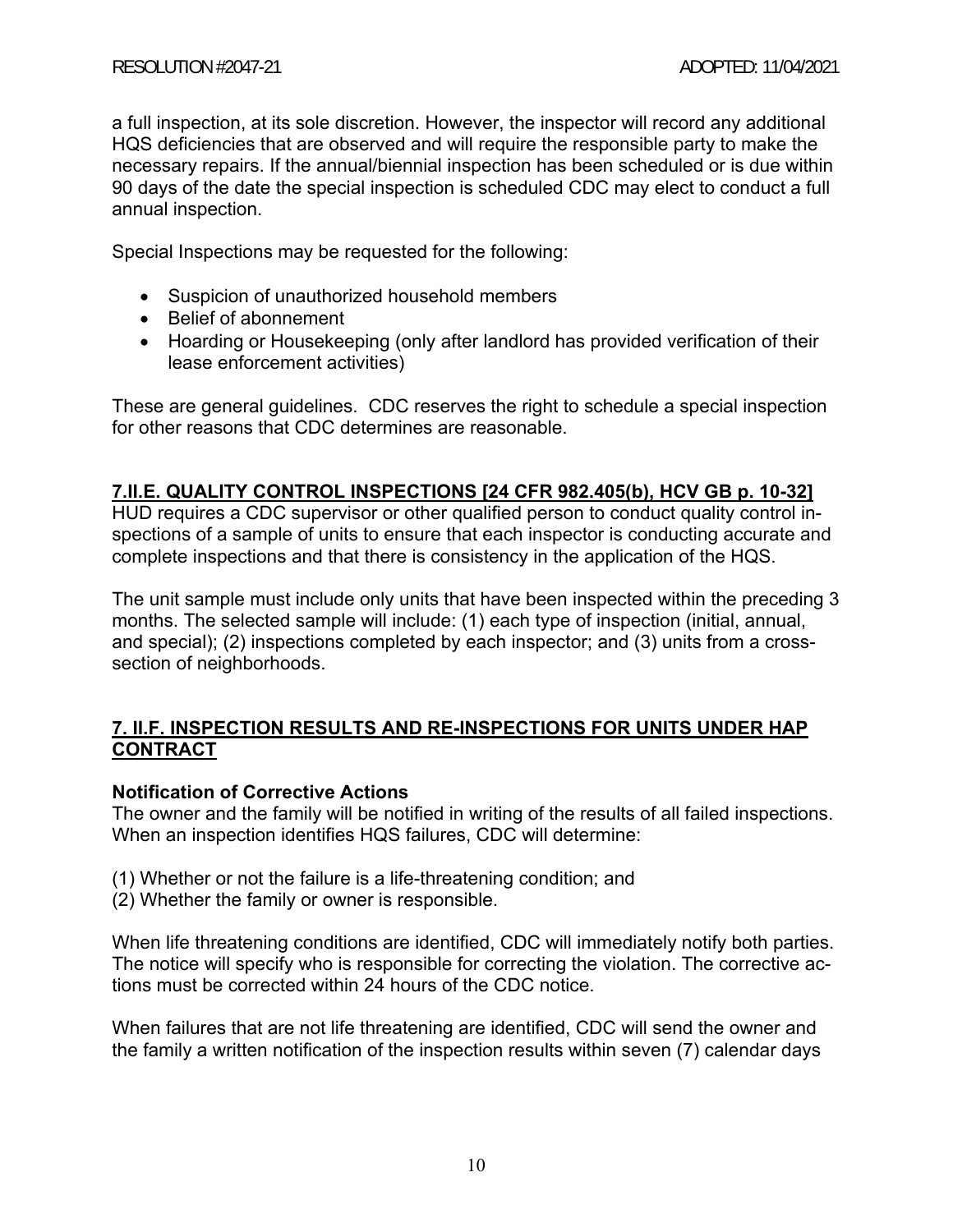of the inspection. The written notice will specify who is responsible for correcting the violation, and the time frame within which the failure must be corrected. No more than 30 calendar days (or any CDC approved extension) will be allowed for the correction.

For deficiencies which are the owner's responsibility to repair, the notice of inspection results will inform the owner that if life threatening conditions are not corrected within 24-hours, and non-life-threatening conditions are not corrected within the specified time frame (or any CDC approved extension), the owner's HAP will be abated in accordance with CDC policy (see 7-II.G.).

Likewise, in the case of family caused deficiencies, the notice will inform the family that if corrections are not made within the specified time frame (or any CDC approved extension) the family's assistance will be terminated in accordance with CDC policy.

## **Extensions**

For conditions that are life-threatening, CDC cannot grant an extension to the 24-hour corrective action period. For conditions that are not life-threatening, CDC may grant an exception to the required time frames for correcting the violation, if CDC determines that an extension is appropriate [24 CFR 982.404].

Extensions will be granted in cases where CDC has determined that the owner/participant has made a good faith effort to correct the deficiencies and is unable to do so for reasons beyond their control. Reasons may include, but are not limited to:

- Parts or services are not available, are on back order, or an alternative is being sought to bring the unit into compliance with HQS.
- Extraordinary expense:, A repair is expensive (e.g. exterior painting or roof repair) and the owner needs time to obtain funds.
- Weather: A repair cannot be completed because of weather conditions.
- Reasonable accommodation is needed because the participating family includes a person with disabilities.
- Scheduling conflicts: The participant/owner must contact CDC at least one business day prior to the scheduled inspection date. If scheduling is the reason for the extension, CDC will require the repair be completed and re-inspected within 14 calendar days
- $\bullet$
- Medical / Hospitalization: A repair cannot be completed due to hospitalization or an extreme medical circumstance.

The length of the extension will be determined on a case by case basis, but will not exceed 60-days, except in the case of delays caused by weather conditions, health and safety concerns, crisis situations or other similar circumstances determined acceptable by the CDC. In the case of weather conditions, extensions may be continued until the weather has improved sufficiently to make repairs possible. The necessary repairs must be made within 15 calendar days, once the weather conditions have subsided.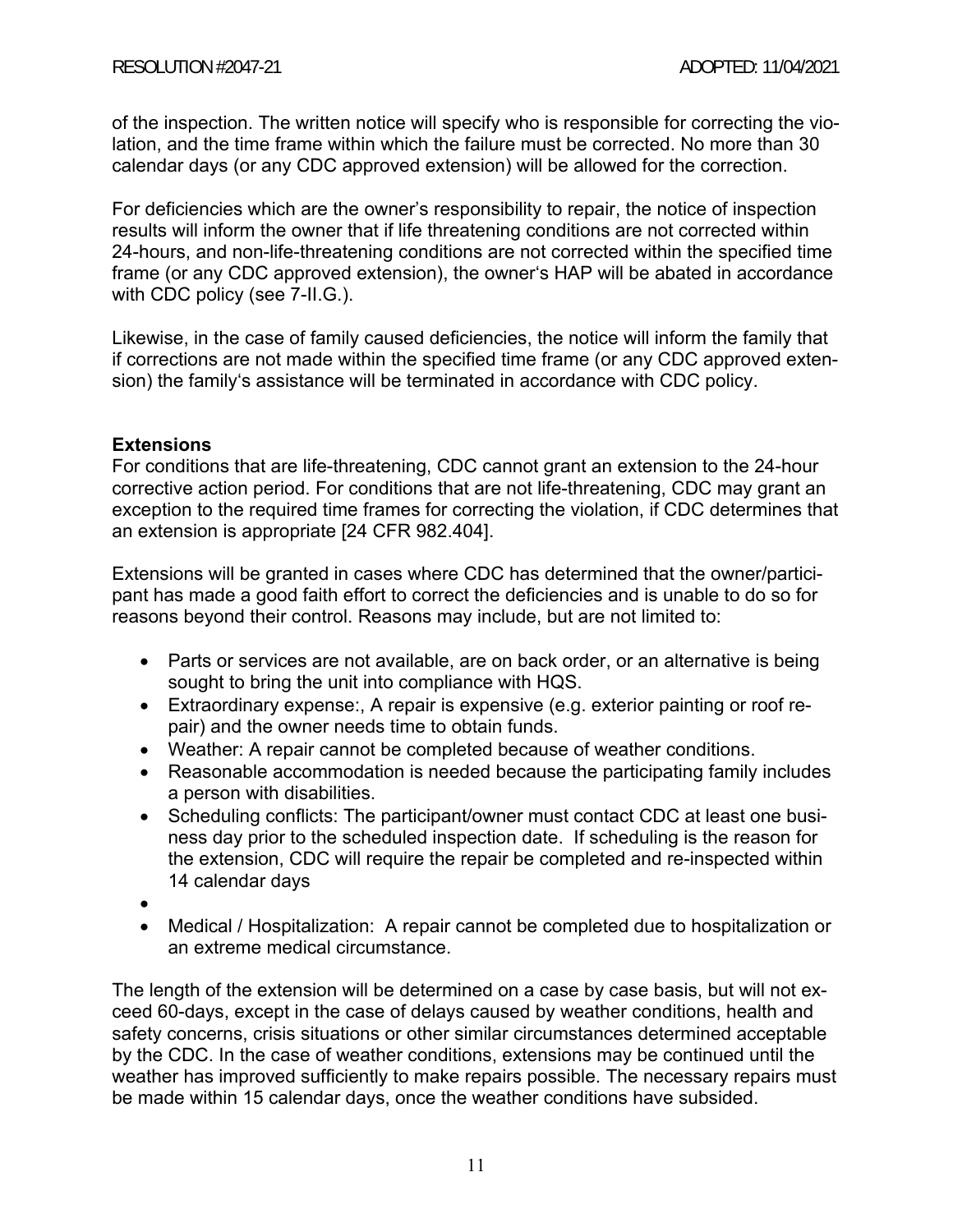Owners/Participants may make requests for extensions by contacting CDC. CDC will document the date of the request, who made the request, the reason the extension is needed and if the extension has been granted. Contacting CDC means to write, email, or actually speak to the inspector either over the phone or in person. Messages are not considered "contacting CDC".

#### **Re-Inspections**

CDC will conduct a re-inspection immediately following the end of the corrective period, or any CDC approved extension.

For Annual Inspections or non-life-threatening complaint inspections CDC will accept "**remote" repair verifications** to document the deficiencies have been completed. The owner or participant (responsible party) may notify CDC that the HQS deficiencies have been corrected. CDC will allow verification of the corrections to be submitted in one of the following methods.

> 1. Acceptable documentation supplied to CDC by the owner or participant. Acceptable documentation may include a receipt from a vendor which clearly specifies repairs made to the dwelling.

2. A picture submitted to CDC verifying the repairs were made.

If "remote" repair verifications are not received before the end of the corrective period or unacceptable or incomplete documentation is received, CDC will re-inspect the unit immediately following the end of the corrective period.

The family and owner will be given reasonable notice of the re-inspection appointment. If the deficiencies have not been corrected by the time of the re-inspection, CDC will send a notice of abatement to the owner, or in the case of family caused violations, a notice of termination to the family, in accordance with CDC policies. Abatement effective dates are clarified below.

If CDC is unable to gain entry to the unit in order to conduct the scheduled re-inspection, CDC will immediately reschedule the re-inspection. If CDC is unable to gain entry to the unit at the time of the second scheduled re-inspection, CDC will consider the family to have violated its obligation to make the unit available for inspection. This may result in termination of the family's assistance in accordance with CDC's policies.

## **7. II.G. ENFORCING OWNER COMPLIANCE**

If the owner fails to maintain the dwelling unit in accordance with HQS, CDC must take prompt and vigorous action to enforce the owner obligations.

## **HAP Abatement**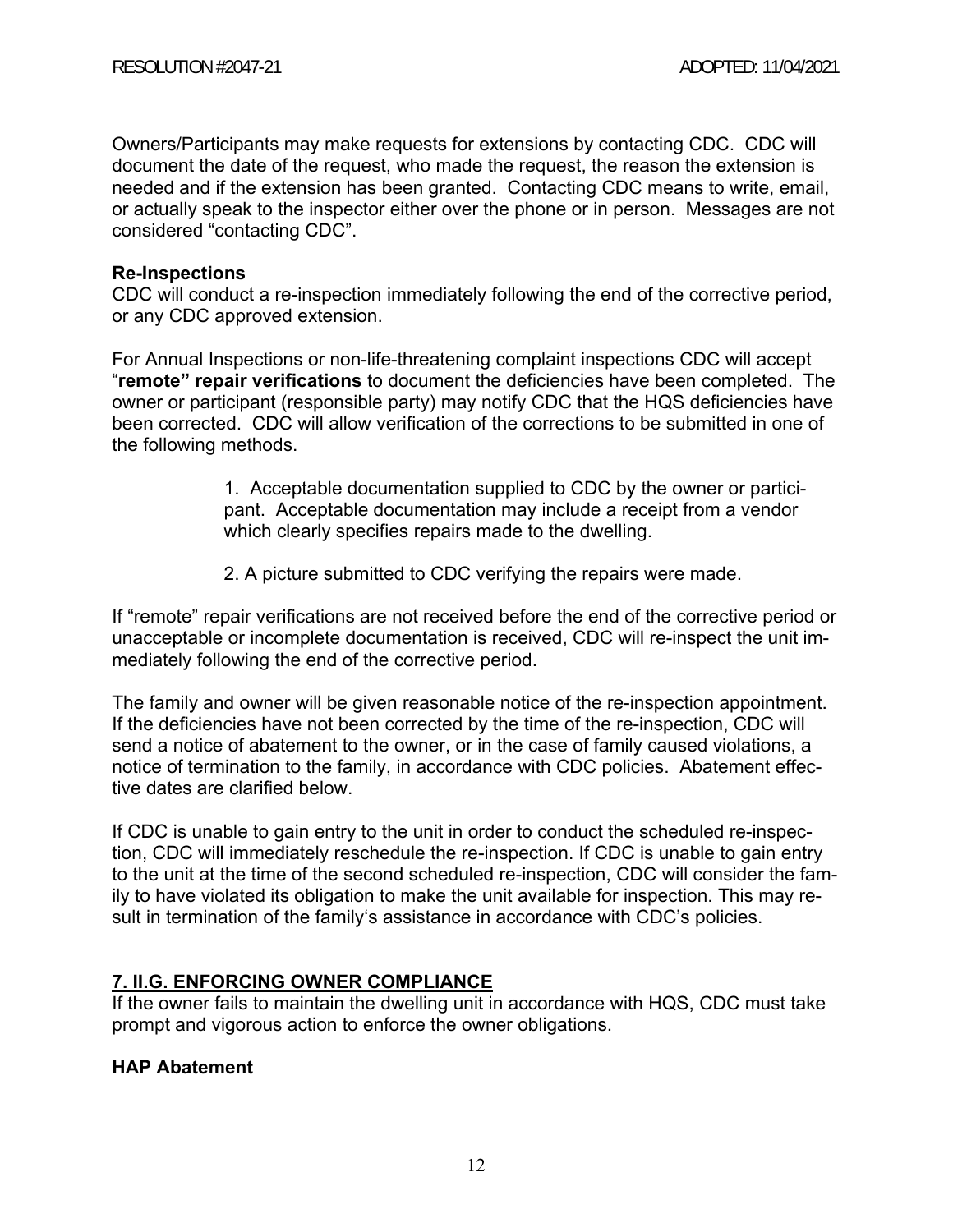If an owner fails to correct HQS deficiencies by the time specified by CDC, HUD requires CDC to abate housing assistance payments no later than the first of the month following the specified correction period (including any approved extension) [24 CFR 985.2(f)].

No retroactive payments will be made to the owner for the period of time the rent was abated. Owner rents are not abated as a result of HQS failures that are the family's responsibility.

CDC will make all HAP abatements effective the first of the month after the second failed HQS inspection. CDC will inspect abated units within 7 calendar days of the owner's notification that the work has been completed. Payment will resume effective on the day the unit passes inspection. During any abatement period, the family is responsible for its share of the rent. The owner must not seek payment from the family for abated amounts and may not use the abatement as cause for eviction.

## **HAP Contract Termination**

CDC shall decide how long any abatement period will continue before the HAP contract will be terminated. CDC has the option to not terminate the contract until the family finds another unit, provided the family does so in a reasonable time [HCV GB p. 10-29] and must give the owner reasonable notice of the termination.

CDC will issue a voucher to permit the family to move to another unit. CDC will allow a maximum length of time that a Housing Assistance Payment may be abated of 120 days. However, if the owner completes corrections and notifies CDC before the termination date of the HAP contract, CDC may rescind the HAP contract termination notice if:

(1) The family still resides in the unit and wishes to remain in the unit; and

(2) The unit passes inspection.

Reasonable notice of HAP contract termination by CDC is 30 calendar days. This notice will be given in the abatement notice.

## **7. II.H. ENFORCING FAMILY COMPLIANCE WITH HQS [24 CFR 982.404(b)]**

Families are responsible for correcting any HQS violations listed in paragraph 7.I.D. If the family fails to correct a violation within the period allowed by CDC (and any extensions), CDC will terminate the family's assistance. If the owner carries out a repair for which the family is responsible under the lease, the owner may bill the family for the cost of the repair.

**PART lll. HUD'S HOUSING QUALITY STANDARDS (24 CFR 982.401)**Performance and acceptability requirements. This section states the housing quality standards (HQS)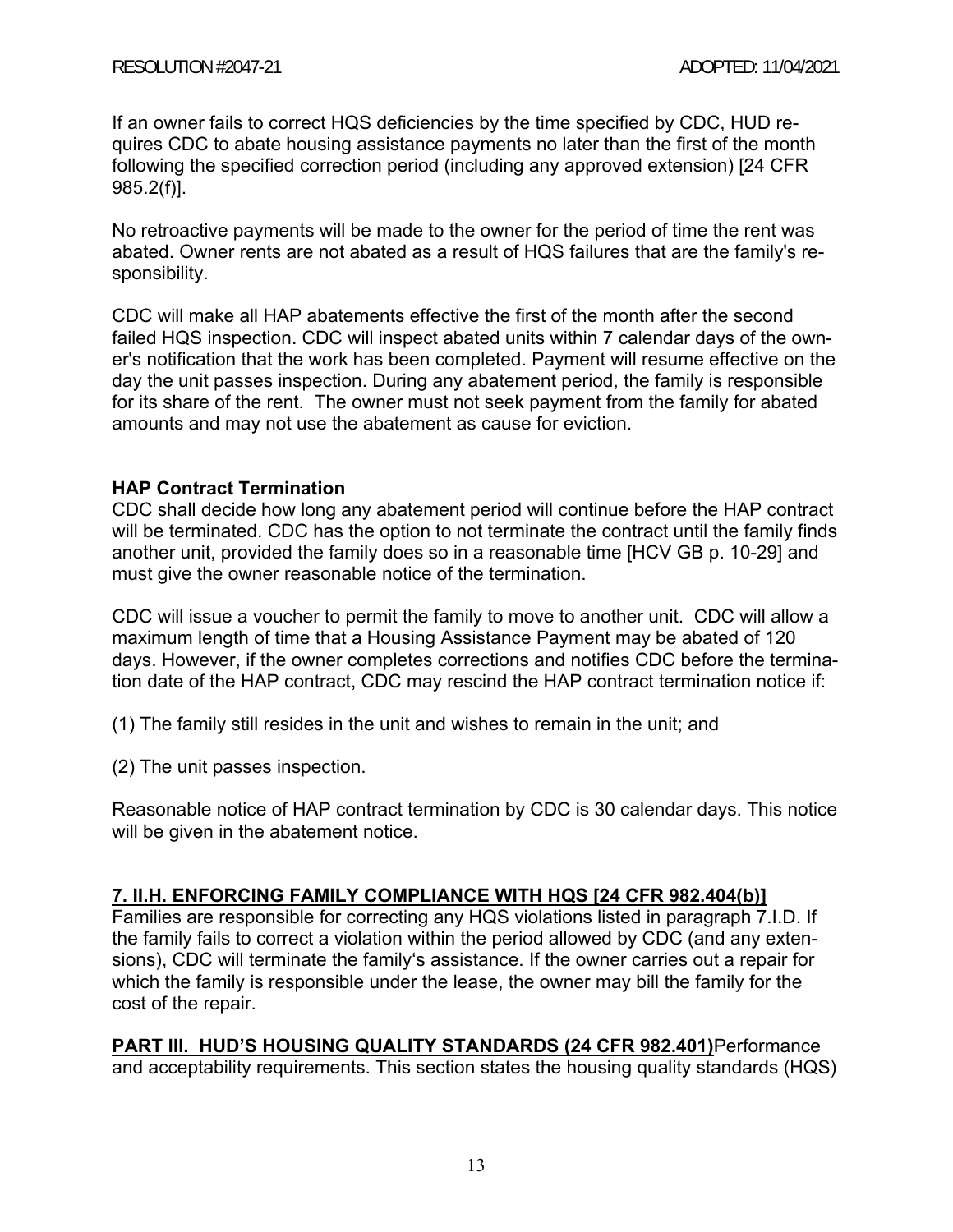for housing assisted in the programs based on 24 CFR 982.401 and the Housing Choice Voucher Guidebook Chapter 10.

The HQS consist of:

(A) Performance requirements; and

(B) Acceptability criteria or HUD approved variations in the acceptability criteria.

This section states performance and acceptability criteria for these key aspects of housing quality:

- (A) Sanitary facilities;
- (B) Food preparation and refuse disposal;
- (C) Space and security;
- (D) Thermal environment;
- (E) Illumination and electricity;
- (F) Structure and materials;
- (G) Interior air quality;
- (H) Water supply;
- (I) Lead-based paint;
- (J) Access;
- (K) Site and neighborhood;
- (L) Sanitary condition; and
- (M) Smoke detectors.

All program housing must meet the HQS performance requirements both at commencement of assisted occupancy, and throughout the assisted tenancy.

In addition to meeting HQS performance requirements, the housing must meet the acceptability criteria stated in this section, unless variations are approved by HUD.

## **7. lll. A. Sanitary Facilities**

*Performance requirements.*

- The dwelling unit must include sanitary facilities located in the unit.
- The sanitary facilities must be in proper operating condition, and adequate for personal cleanliness and the disposal of human waste.
- The sanitary facilities must be usable in privacy.

*Acceptability criteria.*

- The bathroom must be located in a separate private room and have a flush toilet in proper operating condition.
- The dwelling unit must have a fixed basin in proper operating condition, with a sink trap and hot and cold running water.
- The dwelling unit must have a shower or a tub in proper operating condition with hot and cold running water.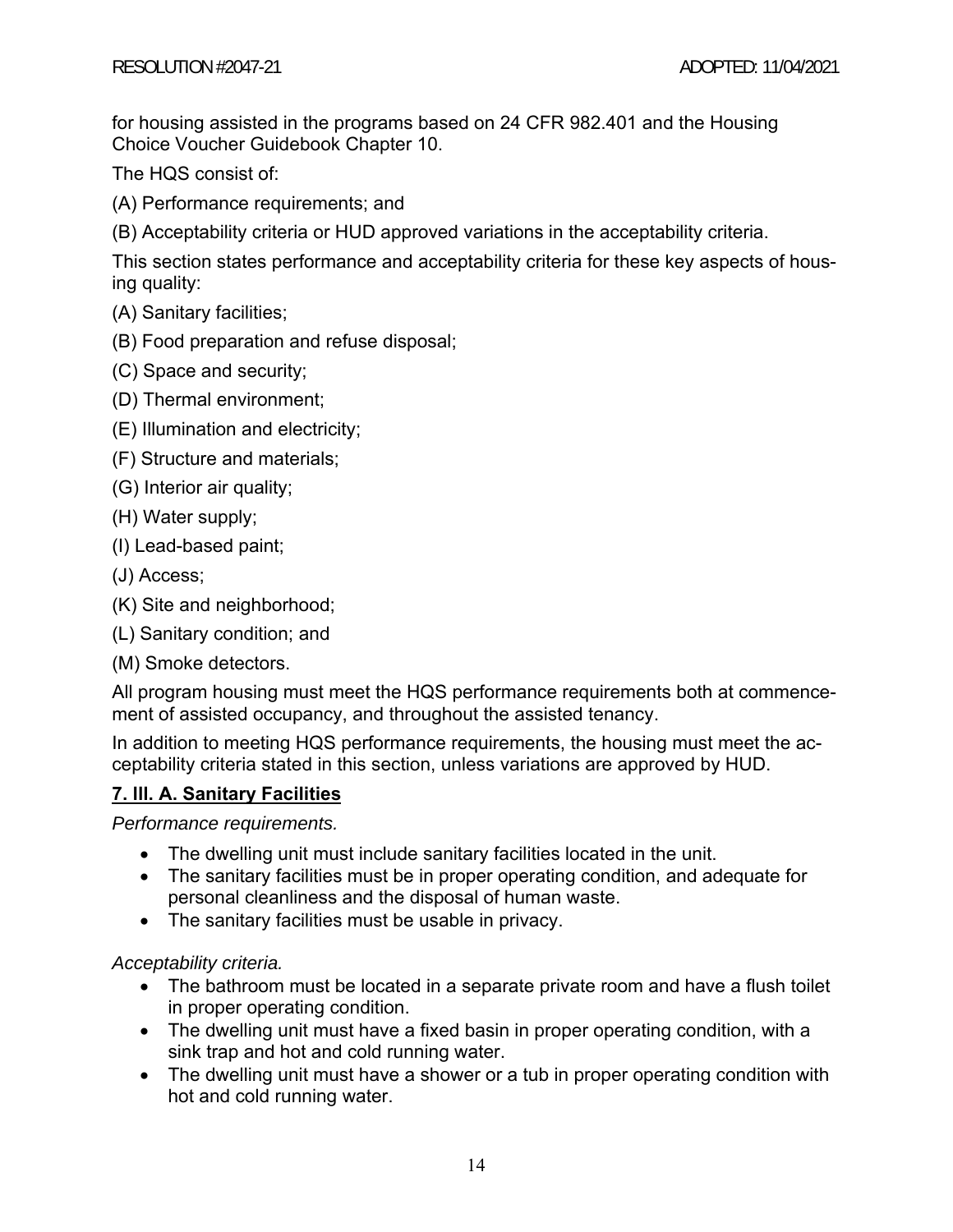The facilities must utilize an approvable public or private disposal system (including a locally approvable septic system).

The bathroom must be contained within the dwelling unit, afford privacy (usually meaning a door, although no lock is required), and be for the exclusive use of the occupants.

The tub/shower, toilet, and basin/lavatory must have a proper sewer trap, drain, and vents to prevent the escape of sewer gases or severe leakage of water. Drains must not be clogged and the toilet must flush. Hot and cold water must be available at the tub, shower, and lavatory taps.

CDC will determine if the bathroom facilities are free of hazards which may endanger the occupants such as damaged or broken fixtures and plumbing leaks. Conditions which do not affect the acceptability of the bathroom include tenant preference items and minor faucet drips.

Only one bathroom is required to meet HQS. Additional bathrooms do not have to contain all plumbing fixtures, but if present, they must not create any unsanitary conditions, be properly plumbed, and be free of sewer gases.

## Tenant Preference:

The tenant may determine acceptability of the cosmetic condition and quality of the sanitary facilities, including the size of the lavatory, tub, or shower, condition of faucets, minor leaks, scratches, or worn enamel on fixtures, and the location of the sanitary facilities within the dwelling unit.

## **7.lll. B. Food Preparation and Refuse Disposal**

*Performance requirement.*

- The dwelling unit must have suitable space and equipment to store, prepare, and serve foods in a sanitary manner.
- There must be adequate facilities and services for the sanitary disposal of food wastes and refuse, including facilities for temporary storage where necessary (e.g., garbage cans).

*Acceptability criteria.*

- The dwelling unit must have an oven, and a stove or range, and a refrigerator of appropriate size for the family. All of the equipment must be in proper operating condition. The equipment may be supplied by either the owner or the family.
- A microwave oven may be substituted for a tenant-supplied oven and stove or range. A microwave oven may be substituted for an owner-supplied oven and stove or range if the tenant agrees and microwave ovens are furnished instead of an oven and stove or range to both subsidized and unsubsidized tenants in the building or premises.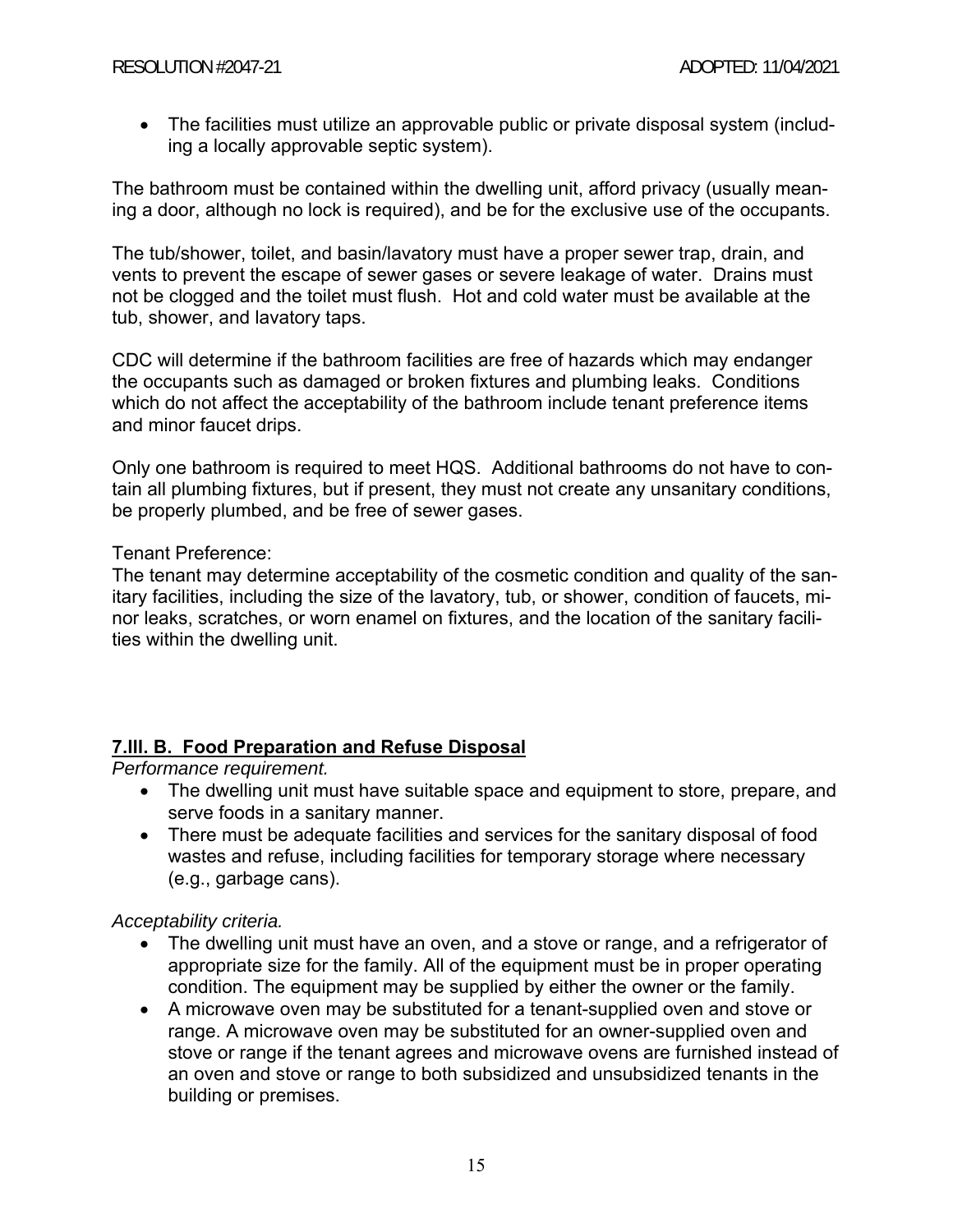- The dwelling unit must have a kitchen sink in proper operating condition, with a sink trap and hot and cold running water. The sink must drain into an approvable public or private system.
- The dwelling unit must have space for the storage, preparation, and serving of food.
- There must be facilities and services for the sanitary disposal of food waste and refuse, including temporary storage facilities where necessary (e.g., garbage cans).

Hot plates are not acceptable substitutes for stoves or ranges. The oven must heat and all burners on the stove or range must work. All stove or range knobs must be present. The stove or range must be free of hazardous gas hook-ups, gas leaks, or electrical hazards.

The refrigerator must be of adequate size for the family and capable of maintaining a temperature low enough to keep food from spoiling. The PHA may reject the size of the refrigerator only if it clearly cannot serve the needs of the family. For example, a counter-top or compact type would not meet the needs of a family of four. The freezer space must be present and working and the equipment must not present an electrical hazard.

#### EXAMPLE:

What temperature must a refrigerator maintain to keep food from spoiling?

- Above 32° F, but generally below 40° F.
- Consider how often the refrigerator will be opened. Proper temperatures are difficult to maintain if the refrigerator is frequently opened during warm weather, door seals are removed or broken, or the door sits open.

The sink must have hot and cold running water from the faucets and a proper working sink drain with gas trap. It must also be hooked to an approved water and sewer system. The definition of hot water should be determined by the local health department or applicable local code.

Space for storage, preparation, and serving of food must be present. Built-in space, equipment, table(s), or portable storage facilities are acceptable.

Waste and refuse storage facilities are determined by local practice and may include trash cans or dumpster facilities.

Other room standards apply to the food preparation area and are discussed under those specific requirements below.

#### *Tenant Preference*

The family selects a unit with the size and type of equipment it finds acceptable and may choose to accept a microwave oven in place of a conventional oven, stove, or range if the oven/stove/range are tenant supplied or if microwaves are furnished in both subsidized and unsubsidized units in the building or premises. The amount and type of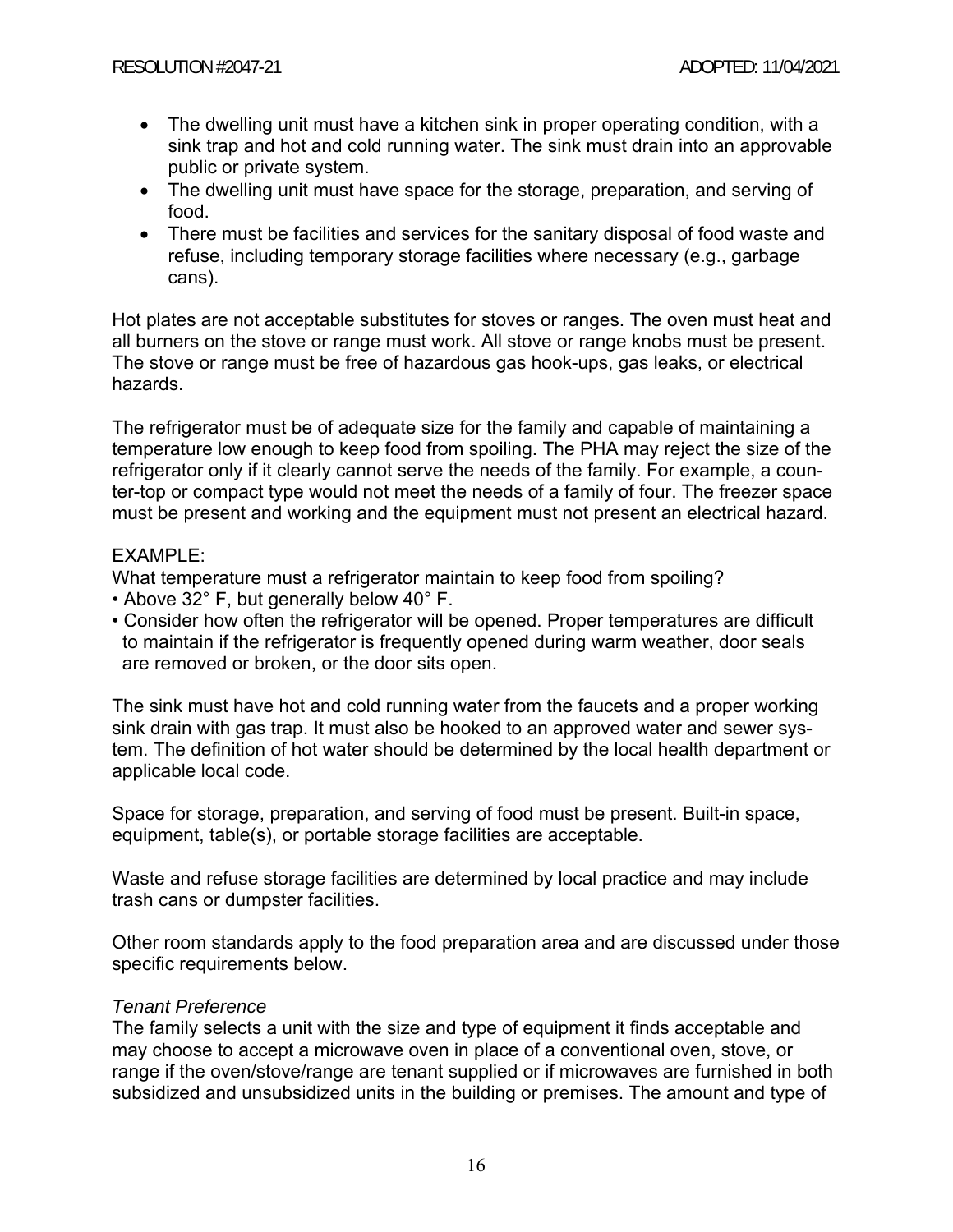storage space, the cosmetic conditions of all equipment, and the size and location of the kitchen shall all be determined by the family.

## **7. lll. C. Space and Security**

*Performance requirement.*

• The dwelling unit must provide adequate space and security for the family.

*Acceptability criteria.*

- At a minimum, the dwelling unit must have a living room, a kitchen area, and a bathroom.
- The dwelling unit must have at least one bedroom or living/sleeping room for each two persons. Children of opposite sex, other than very young children, may not be required to occupy the same bedroom or living/sleeping room.
- Dwelling unit windows that are accessible from the outside, such as basement, first floor, and fire escape windows, must be lockable (such as window units with sash pins or sash locks, and combination windows with latches). Windows that are nailed shut are acceptable only if these windows are not needed for ventilation or as an alternate exit in case of fire.
- The exterior doors of the dwelling unit must be lockable. Exterior doors are doors by which someone can enter or exit the dwelling unit.

A living room may be used as sleeping (bedroom) space, but no more than two persons may occupy the space.

Unit windows located on the first floor, at the basement level, on a fire escape, porch, or other outside space that can be reached from the ground and that are designed to be opened must have a locking device. (Windows with sills less than six feet off the ground are considered accessible.) Traditional window locks, those provided by storm/screen combination windows, window pins, and nails are acceptable.

Windows leading to a fire escape or required to meet ventilation requirements may not be permanently nailed shut.

Doors leading to the outside and common hallways, fire escapes, and porches or otherwise accessible from the ground must have locks. No specific type of lock is required.

Window and door surfaces (including the door frame) must be in sufficient condition to support the installation and proper operation of window and door locks.

## *Tenant Preference*

The family may determine the adequacy of room sizes and room locations. The family is also responsible for deciding the acceptability of the type of door and window locks.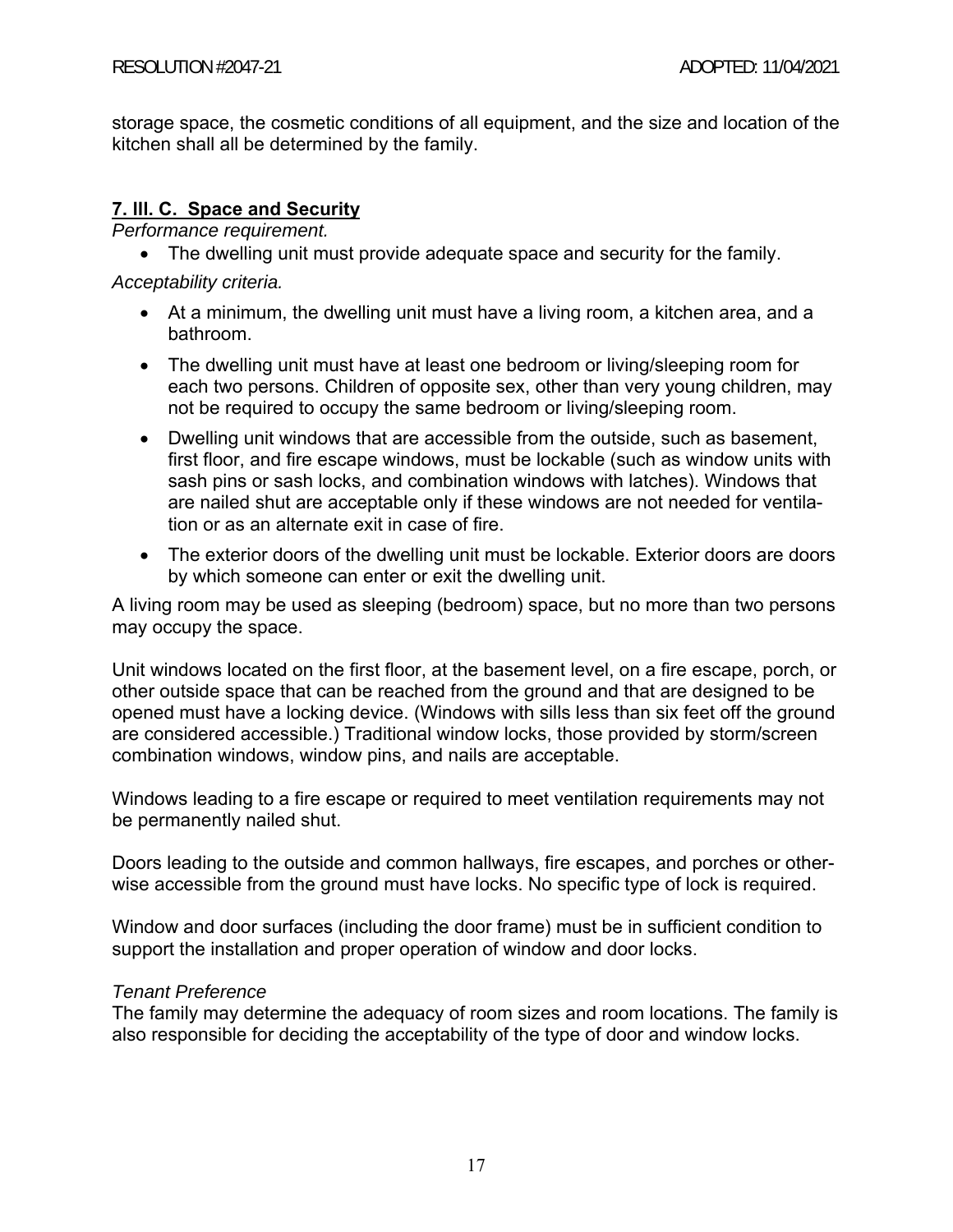## **7. lll. D. Thermal Environment**

*Performance requirement.*

• The dwelling unit must have and be capable of maintaining a thermal environment healthy for the human body.

## *Acceptability criteria.*

• There must be a safe system for heating the dwelling unit (and a safe cooling system, where present). The system must be in proper operating condition. The system must be able to provide adequate heat (and cooling, if applicable), either directly or indirectly, to each room, in order to assure a healthy living environment appropriate to the climate.

 The dwelling unit must not contain unvented room heaters that burn gas, oil, or kerosene. Permanent electric heaters are acceptable.

Adequate heat is required in all rooms used for living; the heat source does not have to be located in each room as long as the heat can pass to the appropriate space and meet the definition of adequate. Portable electric room heaters or kitchen stoves with built-in heating units are not acceptable as a primary source of heat for units located in climatic areas where permanent heat systems are required.

Improper operating conditions, including all conditions that may be unsafe, such as broken or damaged source vents, flues, exhausts, gas or oil lines that create a potential fire hazard or threats to health and safety are not permitted.

Heating unit safety devices must be present, and the heating equipment must have proper clearance from combustible materials and location of oil storage tanks. There must be proper gas and oil connections.

Working cooling equipment refers to a central ventilation system, evaporative cooling system, room or central air conditioning. These systems are not required by HQS, but if present, must be operating safely so as not to create a potential fire hazard or other threat to health and safety.

## *Tenant Preference*

The PHA has no control over energy conservation measures, such as dwelling insulation or installation of storm windows and doors. The family must assess whether a dwelling without these items is acceptable; the family must consider the cost of utilities billed to the family and personal feelings about adequate heat. Dwellings that are poorly insulated or lack storm windows are generally drafty and more difficult to heat and cool.

# **7. lll. E. Illumination and Electricity**

*Performance requirement.*

- Each room must have adequate natural or artificial illumination to permit normal indoor activities and to support the health and safety of occupants.
- The dwelling unit must have sufficient electrical sources so occupants can use essential electrical appliances.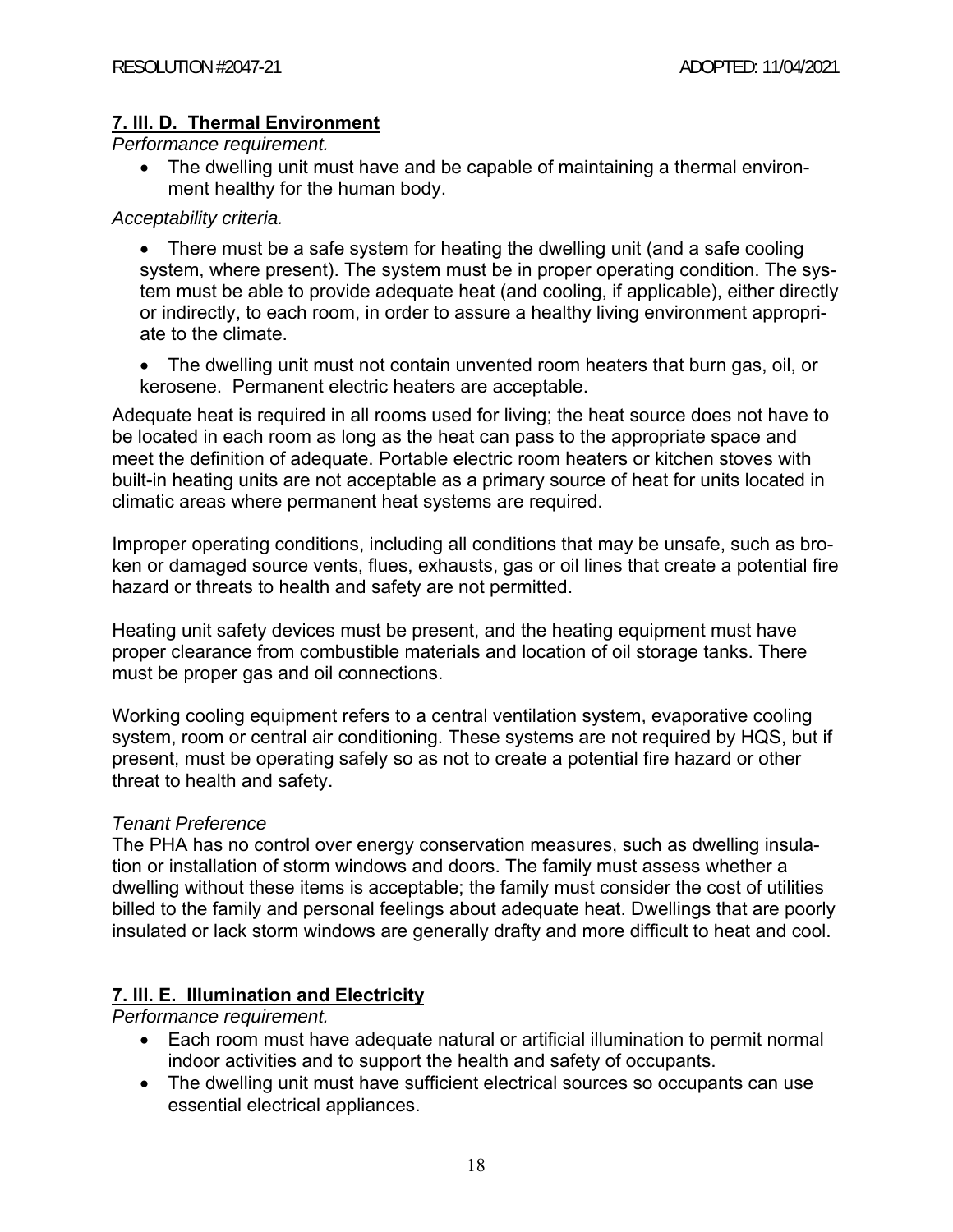The electrical fixtures and wiring must ensure safety from fire.

## *Acceptability criteria.*

- There must be at least one window in the living room and in each sleeping room.
- The kitchen area and the bathroom must have a permanent ceiling or wall light fixture in proper operating condition.
- The kitchen area must also have at least one electrical outlet in proper operating condition.
- The living room and each bedroom must have at least two electrical outlets in proper operating condition. Permanent overhead or wall-mounted light fixtures may count as one of the required electrical outlets.

The PHA must be satisfied that the electrical system is free of hazardous conditions, including: exposed, uninsulated, or frayed wires, improper connections, improper insulation or grounding of any component of the system, overloading of capacity, or wires lying in or located near standing water or other unsafe places.

Outlets must be properly installed in the baseboard, wall, or floor. Hanging light fixtures or outlets from electric wiring, missing cover plates on switches and outlets, badly cracked outlets or cover plates, exposed fuse box connections and, overloaded circuits are unacceptable.

See Exhibit 7-2 for additional guidance regarding electrical outlets.

## *Tenant Preference*

The family may determine whether the location and the number of outlets and fixtures (over and above those required for acceptability standards) are acceptable or if the amount of electrical service is adequate for the use of appliances, computers, or stereo equipment.

## **7. lll. F. Structure and Materials**

*Performance requirement.* 

• The dwelling unit must be structurally sound. The structure must not present any threat to the health and safety of the occupants and must protect the occupants from the environment.

## *Acceptability criteria.*

- Ceilings, walls, and floors must not have any serious defects such as severe bulging or leaning, large holes, loose surface materials, severe buckling, missing parts, or other serious damage.
- The roof must be structurally sound and weather tight.
- The exterior wall structure and surface must not have any serious defects such as serious leaning, buckling, sagging, large holes, or defects that may result in air infiltration or vermin infestation.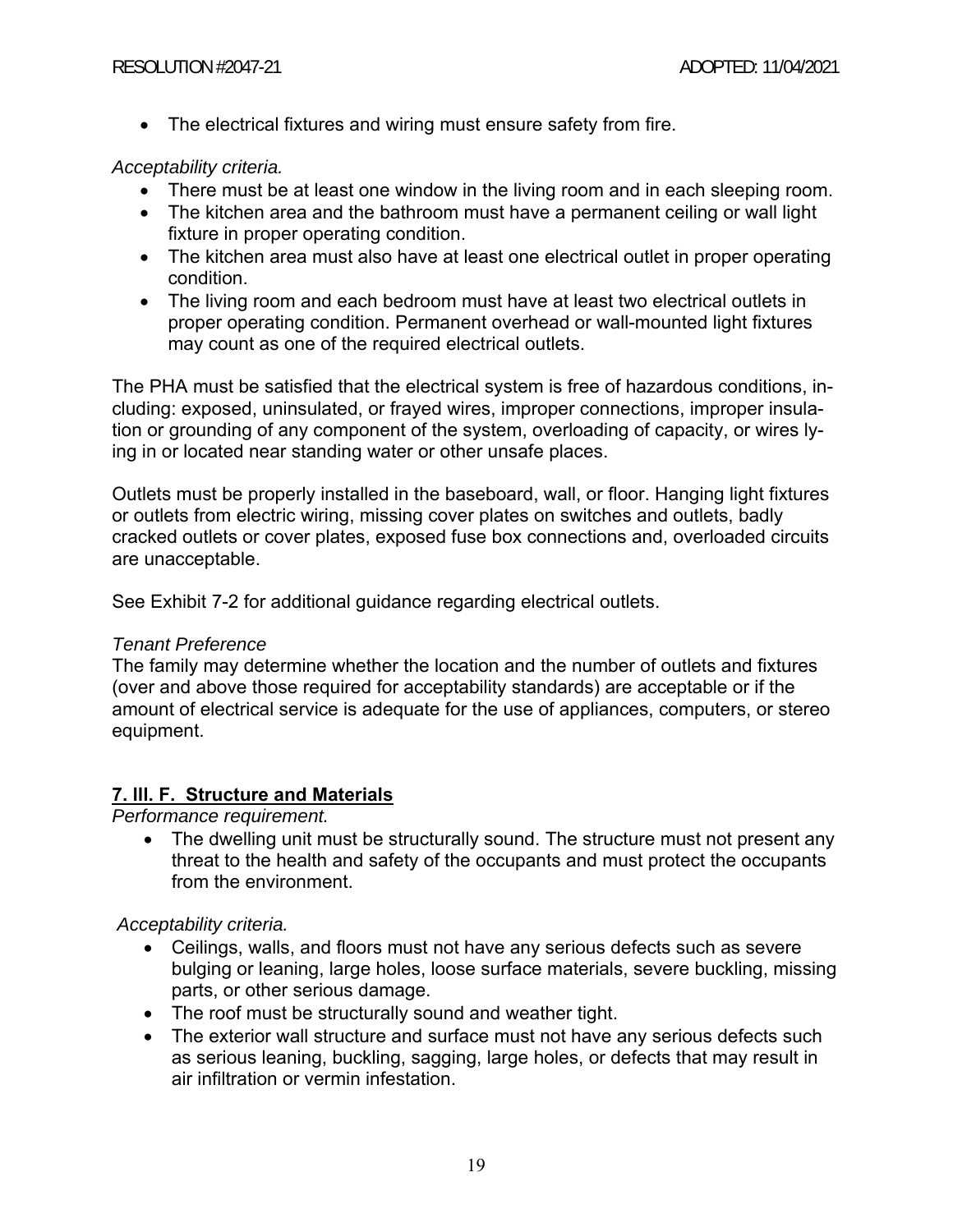- The condition and equipment of interior and exterior stairs, halls, porches, walkways, etc., must not present a danger of tripping and falling. For example, broken or missing steps or loose boards are unacceptable.
- The elevator servicing the unit must be working lif there is onel.

The PHA must examine each of the elements listed in the acceptability criteria to determine that each is structurally sound, will not collapse, and does not present a danger to residents through falling or missing parts, or tripping hazards.

The PHA must determine that the unit is free from water, excessive air, and vermin infiltration.

Handrails are required when four or more steps (risers) are present, and protective railings are required when porches, balconies, and stoops are thirty inches off the ground.

The elevator servicing the unit must be working. A current city or state inspection certificate suffices to determine working condition of the elevator.

Manufactured homes must have proper tie-down devices capable of surviving wind loads common to the area.

#### *Tenant Preference*

Families may determine whether minor defects, such as lack of paint, or worn flooring or carpeting will affect the livability of the unit.

## **7. lll. G. Interior Air Quality**

*Performance requirement.*

 The dwelling unit must be free of pollutants in the air at levels that threaten the health of the occupants.

*Acceptability criteria.*

- The dwelling unit must be free from dangerous levels of air pollution from carbon monoxide, sewer gas, fuel gas, dust, and other harmful pollutants.
- There must be adequate air circulation in the dwelling unit.
- Bathroom areas must have one operating window or other adequate exhaust ventilation. If a window is present in the bathroom it must be operable.
- Any room used for sleeping must have at least one window. If the window is designed to be operable, the window must work. *.*

The PHA must be satisfied that air pollutants such as gas leaks, industrial outputs, and heavy traffic would not present a health hazard.

Air circulation should be checked to determine adequate ventilation. Air conditioning (A/C) provides adequate circulation as do ceiling and vent fans.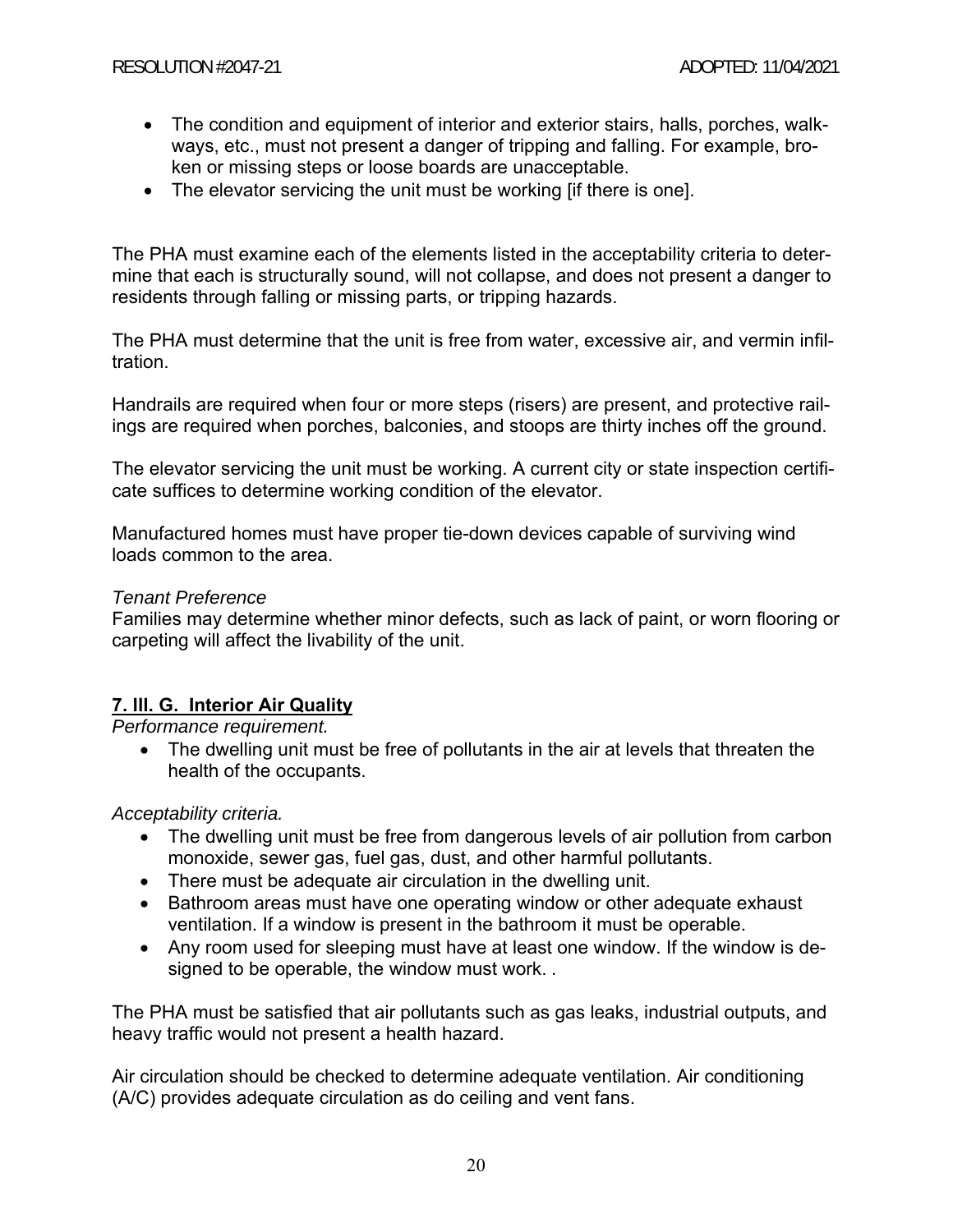The windows must adequately protect the unit's interior from the weather. Windows designed to open must not be painted or nailed shut. The ventilating bathroom fan in the bathroom must operate as intended.

### *Tenant Preference*

Tenants may determine whether window and door screens, filters, fans, or other devices for proper ventilation are adequate to meet personal needs.

## **7. lll. H. Water Supply**

*Performance requirement.* 

• The water supply must be free from contamination.

#### *Acceptability criteria.*

• The dwelling unit must be served by an approvable public or private water supply that is sanitary and free from contamination.

The PHA should be satisfied that the water supply is approved by the State or local jurisdiction. Clean water must be distributed to all unit fixtures and waste water must leave the unit to an approved area without presence of sewer gas and backups.

Plumbing fixtures and pipes must be free of leaks and threats to health and safety.

Water-heating equipment must be installed safely and must not present any safety hazards to families. All water heaters must be free of leaks, have temperature/pressure relief valves, and a discharge line. Unless safety dividers or shields are installed water heaters must not be located in bedrooms or living areas where safety hazards may exist.

Fuel burning equipment must have proper clearance from combustible materials and be properly vented.

#### *Tenant Preference*

The family may decide if the water heater has a large enough capacity for personal family use.

## **7. lll. I. Lead-Based Paint**

Lead-based paint requirements apply to dwelling units built prior to 1978 that are occupied or can be occupied by families with children under six years of age, excluding zero bedroom dwellings. Owners must: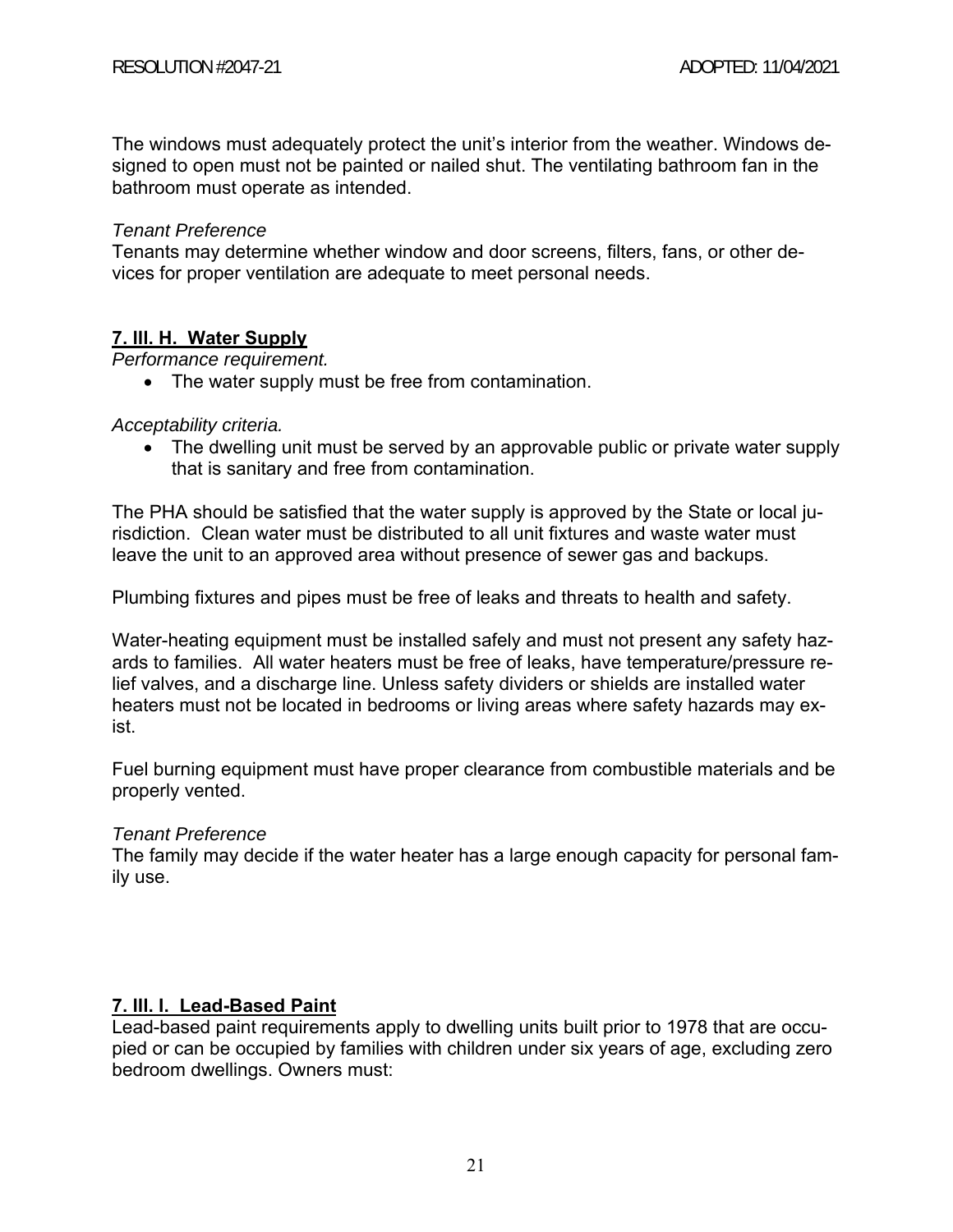- Disclose known lead-based paint hazards to prospective tenants before the lease is signed,
- Provide all prospective families with "Protect Your Family from Lead in Your Home",
- Stabilize deteriorated painted surfaces and conduct hazard reduction activities when identified by the PHA
- Notify tenants each time such an activity is performed
- Conduct all work in accordance with HUD safe practices
- As part of ongoing maintenance ask each family to report deteriorated paint.

For units occupied by environmental intervention blood lead level (lead poisoned) children under six years of age, a risk assessment must be conducted (paid for by the PHA). If lead hazards are identified during the risk assessment, the owner must complete hazard reduction activities. See HCV GB p. 10-15 for a detailed description of these requirements. For additional information on lead-based paint requirements see 24 CFR 35, Subparts A, B, M, and R.

## **7. lll. J. Access**

*Performance requirement.*

- The dwelling unit must be able to be used and maintained without unauthorized use of other private properties.
- The building must provide an alternate means of exit in case of fire (such as fire stairs or egress through windows).

The PHA must determine that the unit has private access without unauthorized passage through another dwelling unit or private property.

The emergency (alternate) exit from the building (not the unit) may consist of fire stairs, a second door, fire ladders, or exit through windows. The emergency exit must not be blocked. It must be appropriate for the family and considered adequate by local officials.

## *Tenant Preference*

The tenant should assist the PHA in determining if the type of emergency exit is acceptable.

## **7. lll. K. Site and Neighborhood**

*Performance requirement.*

• The site and neighborhood must be reasonably free from disturbing noises and reverberations and other dangers to the health, safety, and general welfare of the occupants.

*Acceptability criteria.*

 The site and neighborhood may not be subject to serious adverse environmental conditions, natural or manmade, such as dangerous walks or steps; instability;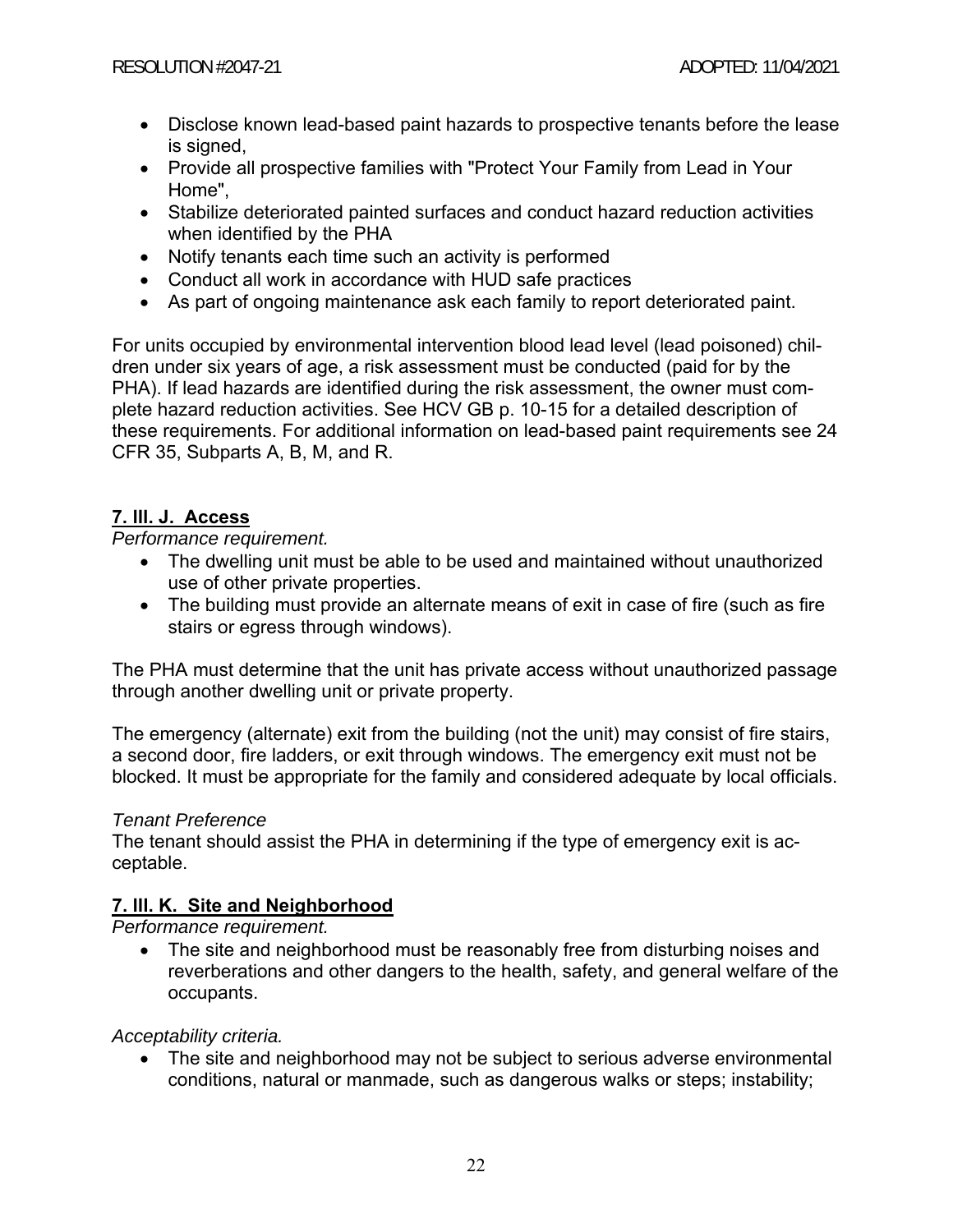flooding, poor drainage, septic tank back-ups or sewage hazards; mudslides; abnormal air pollution, smoke or dust; excessive noise, vibration or vehicular traffic; excessive accumulations of trash; vermin or rodent infestation; or fire hazards.

The PHA determines whether any of the above conditions seriously and continually affect the health or safety of the residents. PHAs should be careful not to restrict housing choice in deciding acceptability. Failing a unit because the neighborhood is considered "bad" is not appropriate.

Take into account whether private unassisted residents are living in the same neighborhood.

#### *Tenant Preference*

The CDC should advise consideration of the type of neighborhood, presence of drug activity, commercial enterprises, and convenience to shopping and other facilities known to the CDC before the family selects a unit.

## **7. lll. L. Sanitary Condition**

*Performance requirement.*

• The dwelling unit and its equipment must be in sanitary condition.

*Acceptability criteria.*

 The dwelling unit and its equipment must be free of vermin and rodent infestation.

The PHA must ensure that the unit is free of rodents and heavy accumulations of trash, garbage, or other debris that may harbor vermin. Infestation by mice, roaches, or other vermin particular to the climate must also be considered.

The unit must have adequate barriers to prevent infestation.

#### EXAMPLE:

What is infestation of rodents or vermin?

• By definition infestation means more than one bug or mouse. It is easily identified by observing mouse and/or rodent droppings or gnaw marks. If no visible evidence exists, there is probably no infestation.

#### *Tenant Preference*

Provided the minimum standards required by the acceptability criteria have been met, the tenant must determine whether the unit is in an adequate sanitary condition. Occasional mice and roaches may be acceptable to the tenant.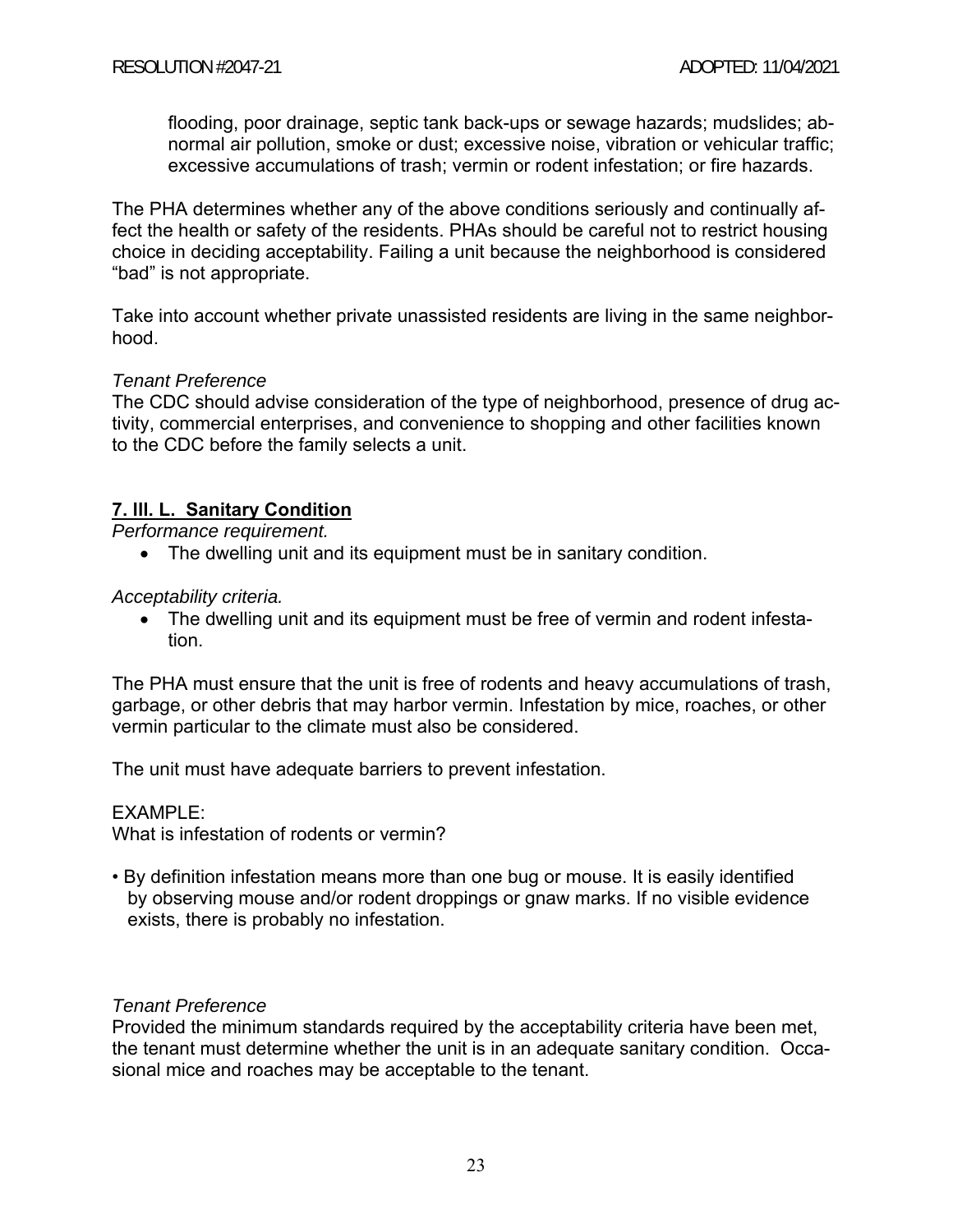## **7. lll. M. Smoke Detectors**

*Performance requirement* 

- Each dwelling unit must have at least one battery-operated or hard-wired smoke detector, in proper operating condition, on each level of the dwelling unit, including basements but excepting crawl spaces and unfinished attics.
- Smoke detectors must be installed in accordance with and meet the requirements of the National Fire Protection Association Standard (NFPA) 74 (or its successor standards).
- If the dwelling unit is occupied by any hearing-impaired person, smoke detectors must have an alarm system, designed for hearing-impaired persons as specified in NFPA 74 (or successor standards).
- For units assisted prior to April 24, 1993, owners who installed battery-operated or hard-wired smoke detectors prior to April 24, 1993 in compliance with HUD's smoke detector requirements, including the regulations published on July 30, 1992, (57 FR 33846), will not be required subsequently to comply with any additional requirements mandated by NFPA 74 (i.e., the owner would not be required to install a smoke detector in a basement not used for living purposes, nor would the owner be required to change the location of the smoke detectors that have already been installed on the other floors of the unit).

## **7.III.N. Carbon Monoxide Monitors**

Each Dwelling unit that that has a fossil fuel burning heater or appliance (e.g. a gas stove), a fireplace or an attached garage must have one operable Carbon Monoxide Detector

Carbon Monoxide monitors must installed to manufactures specifications

## **EXHIBIT 7-1 SPECIAL HOUSING TYPES**

## **§ 982.621 Manufactured home:**

A manufactured home must meet all the HQS performance requirements and acceptability criteria in § 982.401. A manufactured home also must meet the following requirements:

(a) *Performance requirement.* A manufactured home must be placed on the site in a stable manner, and must be free from hazards such as sliding or wind damage.

(b) *Acceptability criteria.* A manufactured home must be securely anchored by a tiedown device that distributes and transfers the loads imposed by the unit to appropriate ground anchors to resist wind overturning and sliding.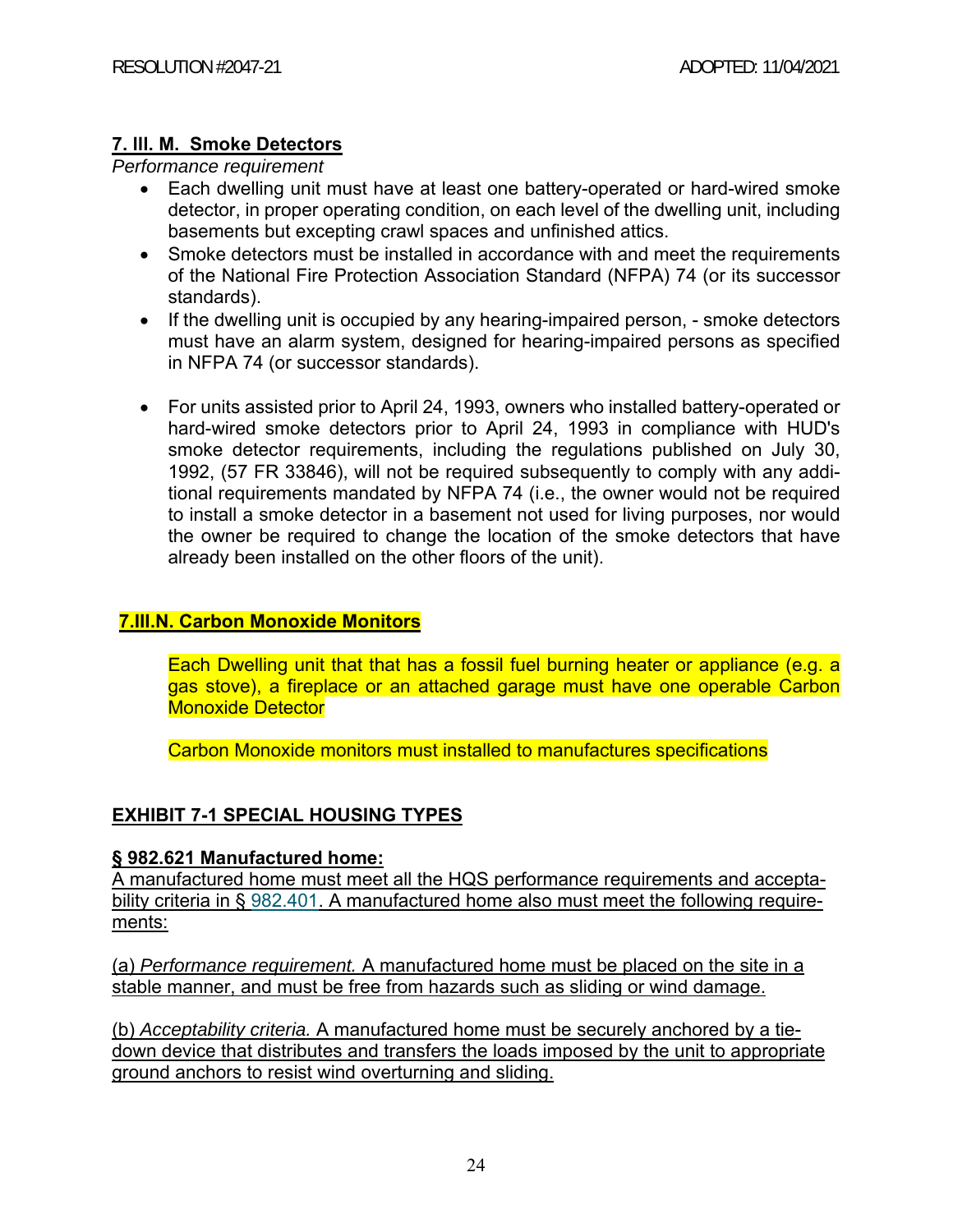## **§ 982.618 Shared housing:**

(a) Compliance with HQS. The PHA may not give approval to reside in shared housing unless the entire unit, including the portion of the unit available for use by the assisted family under its lease, meets the housing quality standards.

(b) Applicable HQS standards. The HQS in § 982.401 apply to assistance in shared housing. However, the HQS standards in this section apply in place of § 982.401(d) (space and security).

(c) Facilities available for family. The facilities available for the use of an assisted family in shared housing under the family's lease must include (whether in the family's private space or in the common space) a living room, sanitary facilities in accordance with § 982.401(b), and food preparation and refuse disposal facilities in accordance with § 982.401(c).

(d) Space and security: Performance requirements.

**(1)** The entire unit must provide adequate space and security for all its residents (whether assisted or unassisted).

**(2) (i)** Each unit must contain private space for each assisted family, plus common space for shared use by the residents of the unit. Common space must be appropriate for shared use by the residents.

**(ii)** The private space for each assisted family must contain at least one bedroom for each two persons in the family. The number of bedrooms in the private space of an assisted family may not be less than the family unit size.

**(iii)** A zero or one bedroom unit may not be used for shared housing.

## **§ 982.605 SRO: SINGLE ROOM OCCUPANCY**

(a) HQS standards for SRO. The HQS in § 982.401 apply to SRO housing. However, the standards in this section apply in place of  $\S$  982.401(b) (sanitary facilities),  $\S$ 982.401(c) (food preparation and refuse disposal), and § 982.401(d) (space and security). Since the SRO units will not house children, the housing quality standards in § 982.401(j), concerning lead-based paint, do not apply to SRO housing.

(b) Performance requirements.

**(1)** SRO housing is subject to the additional performance requirements in this paragraph

**(2)** Sanitary facilities, and space and security characteristics must meet local code standards for SRO housing. In the absence of applicable local code standards for SRO housing, the following standards apply:

(i) Sanitary facilities**.** 

**(A)** At least one flush toilet that can be used in privacy, lavatory basin, and bathtub or shower, in proper operating condition, must be supplied for each six persons or fewer residing in the SRO housing.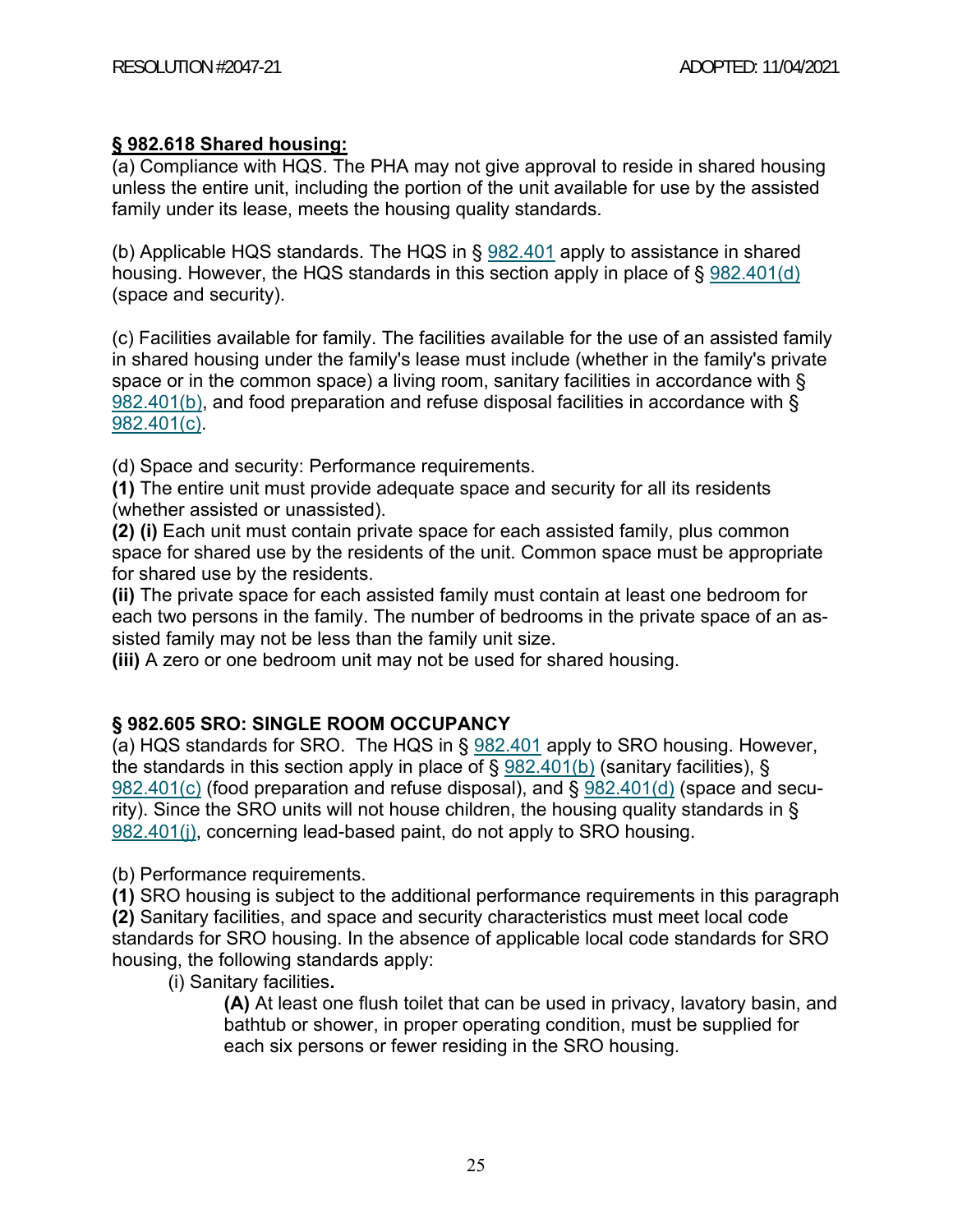**(B)** If SRO units are leased only to males, flush urinals may be substituted for not more than one-half the required number of flush toilets. However, there must be at least one flush toilet in the building.

**(C)** Every lavatory basin and bathtub or shower must be supplied at all times with an adequate quantity of hot and cold running water.

**(D)** All of these facilities must be in proper operating condition, and must be adequate for personal cleanliness and the disposal of human waste. The facilities must utilize an approvable public or private disposal system. **(E)** Sanitary facilities must be reasonably accessible from a common hall or passageway to all persons sharing them. These facilities may not be located more than one floor above or below the SRO unit. Sanitary facilities may not be located below grade unless the SRO units are located on that level.

(ii) Space and security.

**(A)** No more than one person may reside in an SRO unit.

**(B)** An SRO unit must contain at least one hundred ten square feet of floor space.

**(C)** An SRO unit must contain at least four square feet of closet space for each resident (with an unobstructed height of at least five feet). If there is less closet space, space equal to the amount of the deficiency must be subtracted from the area of the habitable room space when determining the amount of floor space in the SRO unit. The SRO unit must contain at least one hundred ten square feet of remaining floor space after subtracting the amount of the deficiency in minimum closet space.

**(D)** Exterior doors and windows accessible from outside an SRO unit must be lockable.

## **(3) Access.**

**(i)** Access doors to an SRO unit must have locks for privacy in proper operating condition.

**(ii)** An SRO unit must have immediate access to two or more approved means of exit, appropriately marked, leading to safe and open space at ground level, and any means of exit required by State and local law.

**(iii)** The resident must be able to access an SRO unit without passing through any other unit.

## **(4) Sprinkler system**.

A sprinkler system that protects all major spaces, hard wired smoke detectors, and such other fire and safety improvements as State or local law may require must be installed in each building. The term "major spaces" means hallways, large common areas, and other areas specified in local fire, building, or safety codes.

§ 982.609 Congregate housing: Housing quality standards.

**(a)** *HQS standards for congregate housing.* The HQS in § 982.401 apply to congregate housing. However, the standards in this section apply in place of § 982.401(c) (food preparation and refuse disposal). Congregate housing is not subject to the HQS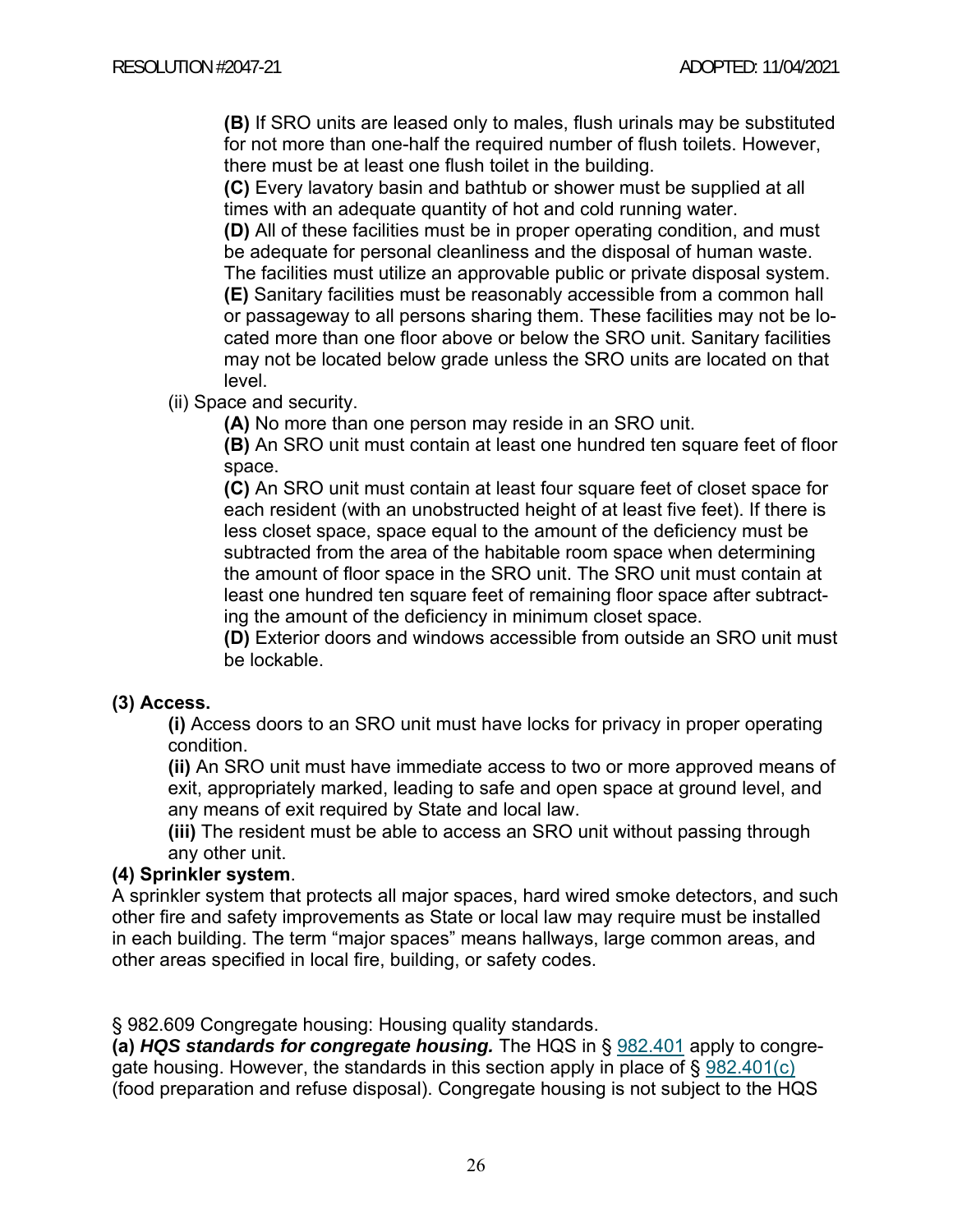acceptability requirement in §  $982.401(d)(2)(i)$  that the dwelling unit must have a kitchen area.

**(b)** *Food preparation and refuse disposal: Additional performance requirements.*

The following additional performance requirements apply to congregate housing:

**(1)** The unit must contain a refrigerator of appropriate size.

**(2)** There must be central kitchen and dining facilities on the premises. These facilities:

**(i)** Must be located within the premises, and accessible to the residents;

**(ii)** Must contain suitable space and equipment to store, prepare, and serve food in a sanitary manner;

**(iii)** Must be used to provide a food service that is provided for the residents, and that is not provided by the residents; and

**(iv)** Must be for the primary use of residents of the congregate units and be sufficient in size to accommodate the residents.

**(3)** There must be adequate facilities and services for the sanitary disposal of food waste and refuse, including facilities for temporary storage where necessary.

§ 982.614 Group home: Housing quality standards.

**(a)** *Compliance with HQS.* The PHA may not give approval to reside in a group home unless the unit, including the portion of the unit available for use by the assisted person under the lease, meets the housing quality standards.

## **(b)** *Applicable HQS standards.*

**(1)** The HQS in § 982.401 apply to assistance in a group home. However, the standards in this section apply in place of § 982.401(b) (sanitary facilities), § 982.401(c) (food preparation and refuse disposal), § 982.401(d) (space and security), § 982.401(g) (structure and materials) and § 982.401(l) (site and neighborhood).

**(2)** The entire unit must comply with the HQS.

**(c)** *Additional performance requirements.* The following additional performance requirements apply to a group home:

## **(1)** *Sanitary facilities.*

**(i)** There must be a bathroom in the unit. The unit must contain, and an assisted resident must have ready access to:

**(A)** A flush toilet that can be used in privacy;

**(B)** A fixed basin with hot and cold running water; and

**(C)** A shower or bathtub with hot and cold running water.

**(ii)** All of these facilities must be in proper operating condition, and must be adequate for personal cleanliness and the disposal of human waste. The facilities must utilize an approvable public or private disposal system.

**(iii)** The unit may contain private or common sanitary facilities. However, the facilities must be sufficient in number so that they need not be shared by more than four residents of the group home.

**(iv)** Sanitary facilities in the group home must be readily accessible to and usable by residents, including persons with disabilities.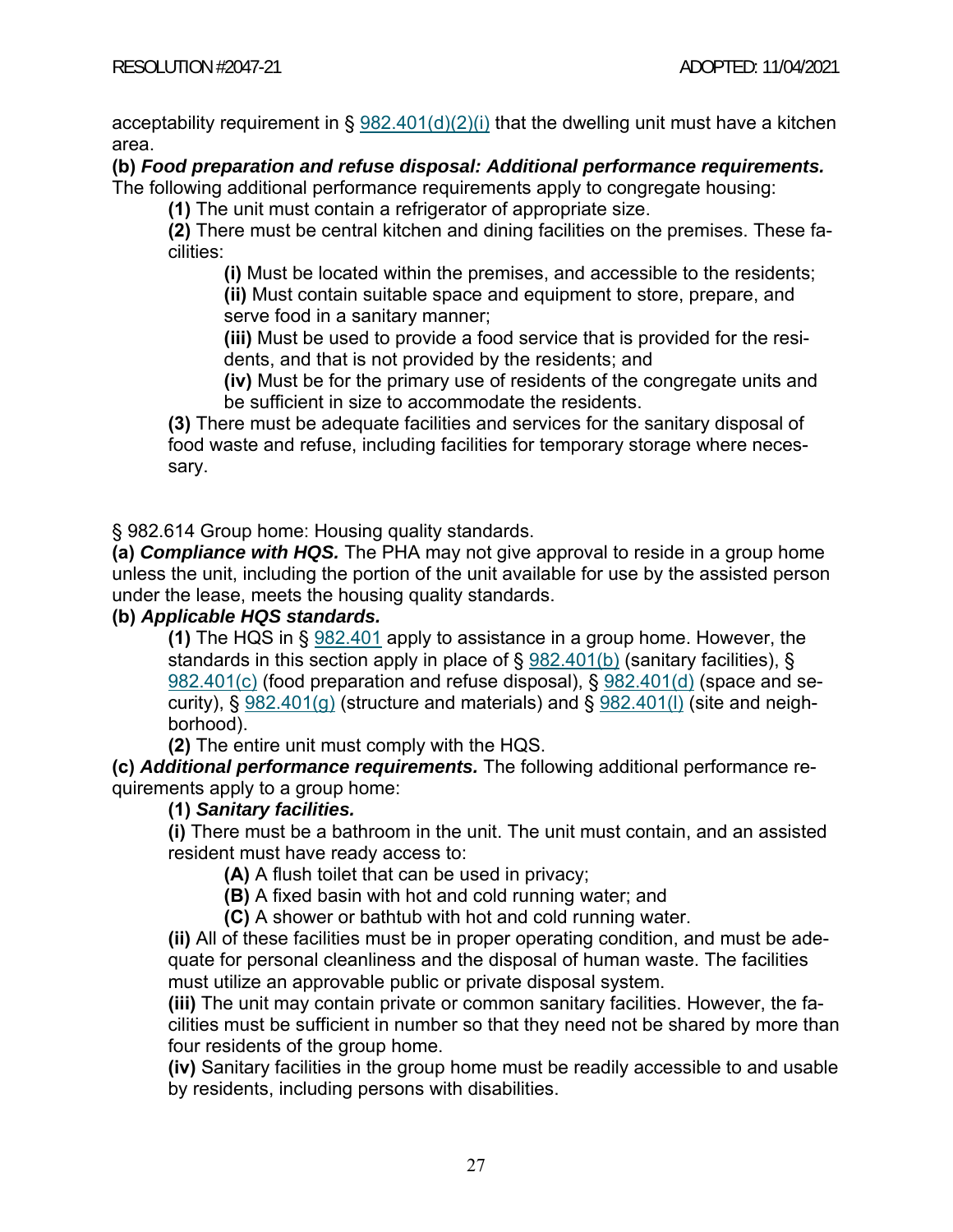## **(2)** *Food preparation and service.*

**(i)** The unit must contain a kitchen and a dining area. There must be adequate space to store, prepare, and serve foods in a sanitary manner.

**(ii)** Food preparation and service equipment must be in proper operating condition. The equipment must be adequate for the number of residents in the group home. The unit must contain the following equipment:

**(A)** A stove or range, and oven;

**(B)** A refrigerator; and

**(C)** A kitchen sink with hot and cold running water. The sink must drain into an approvable public or private disposal system.

**(iii)** There must be adequate facilities and services for the sanitary disposal of food waste and refuse, including facilities for temporary storage where necessary.

**(iv)** The unit may contain private or common facilities for food preparation and service.

#### **(3)** *Space and security.*

**(i)** The unit must provide adequate space and security for the assisted person. **(ii)** The unit must contain a living room, kitchen, dining area, bathroom, and other appropriate social, recreational or community space. The unit must contain at least one bedroom of appropriate size for each two persons.

**(iii)** Doors and windows that are accessible from outside the unit must be lockable.

## **(4)** *Structure and material.*

**(i)** The unit must be structurally sound to avoid any threat to the health and safety of the residents, and to protect the residents from the environment.

**(ii)** Ceilings, walls, and floors must not have any serious defects such as severe bulging or leaning, loose surface materials, severe buckling or noticeable movement under walking stress, missing parts or other significant damage. The roof structure must be firm, and the roof must be weathertight. The exterior or wall structure and exterior wall surface may not have any serious defects such as serious leaning, buckling, sagging, cracks or large holes, loose siding, or other serious damage. The condition and equipment of interior and exterior stairways, halls, porches, walkways, etc., must not present a danger of tripping or falling. Elevators must be maintained in safe operating condition.

**(iii)** The group home must be accessible to and usable by a resident with disabilities.

**(5)** *Site and neighborhood.* The site and neighborhood must be reasonably free from disturbing noises and reverberations and other hazards to the health, safety, and general welfare of the residents. The site and neighborhood may not be subject to serious adverse environmental conditions, natural or manmade, such as dangerous walks or steps, instability, flooding, poor drainage, septic tank back-ups, sewage hazards or mud slides, abnormal air pollution, smoke or dust,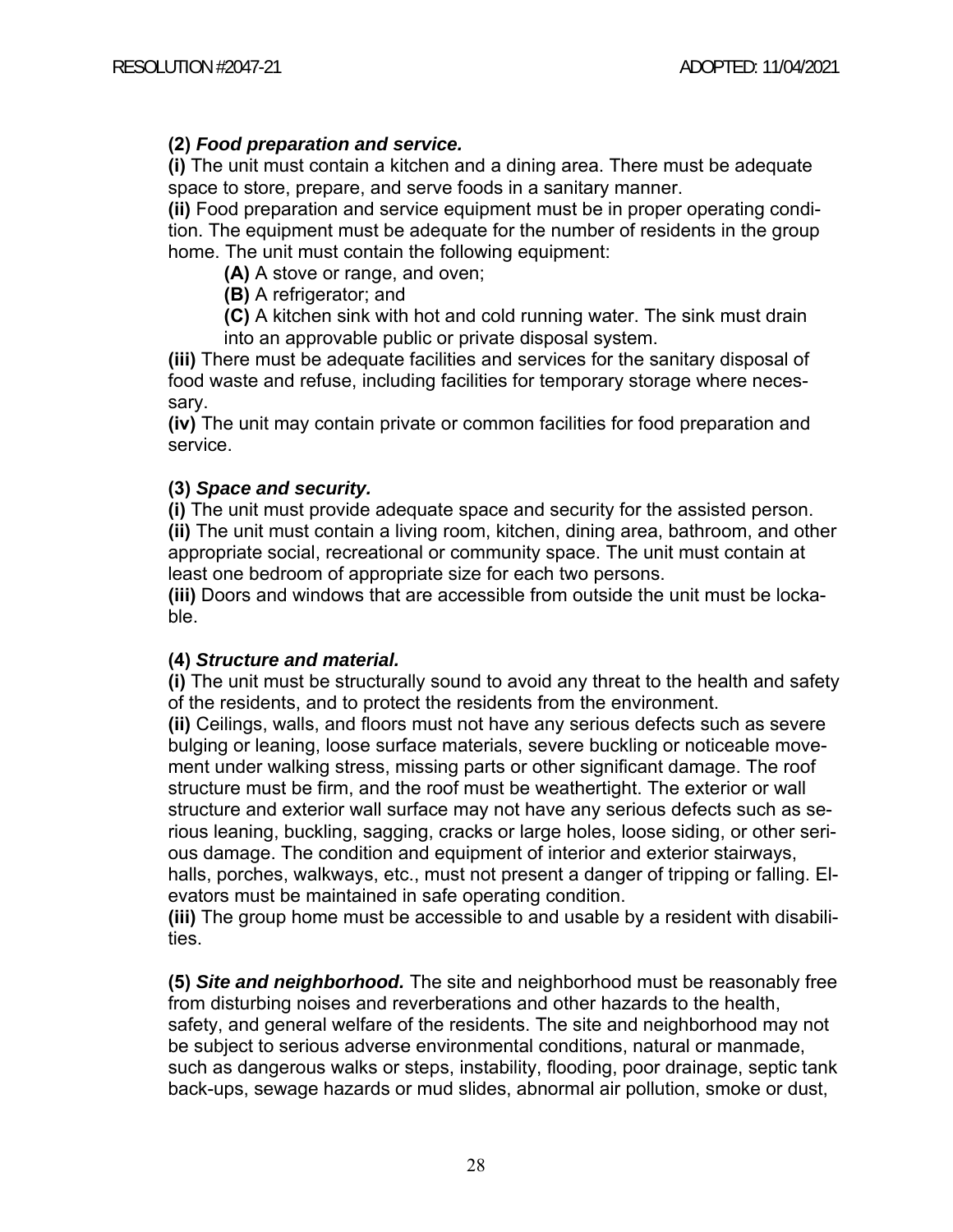excessive noise, vibrations or vehicular traffic, excessive accumulations of trash, vermin or rodent infestation, or fire hazards. The unit must be located in a residential setting.

## **EXIBIT 7-2 HQS Inspection Guidance related to Electrical Outlets.**

## **U.S. Department of Housing and Urban Development Public and Indian Housing**

Special Attention of: **Notice PIH 2010-10 (HA)**  Office Directors of Public Housing; Regional Directors; Public Housing Issued: March 31, 2010 Agencies.

 $\mathcal{L}_\mathcal{L} = \{ \mathcal{L}_\mathcal{L} = \{ \mathcal{L}_\mathcal{L} = \{ \mathcal{L}_\mathcal{L} = \{ \mathcal{L}_\mathcal{L} = \{ \mathcal{L}_\mathcal{L} = \{ \mathcal{L}_\mathcal{L} = \{ \mathcal{L}_\mathcal{L} = \{ \mathcal{L}_\mathcal{L} = \{ \mathcal{L}_\mathcal{L} = \{ \mathcal{L}_\mathcal{L} = \{ \mathcal{L}_\mathcal{L} = \{ \mathcal{L}_\mathcal{L} = \{ \mathcal{L}_\mathcal{L} = \{ \mathcal{L}_\mathcal{$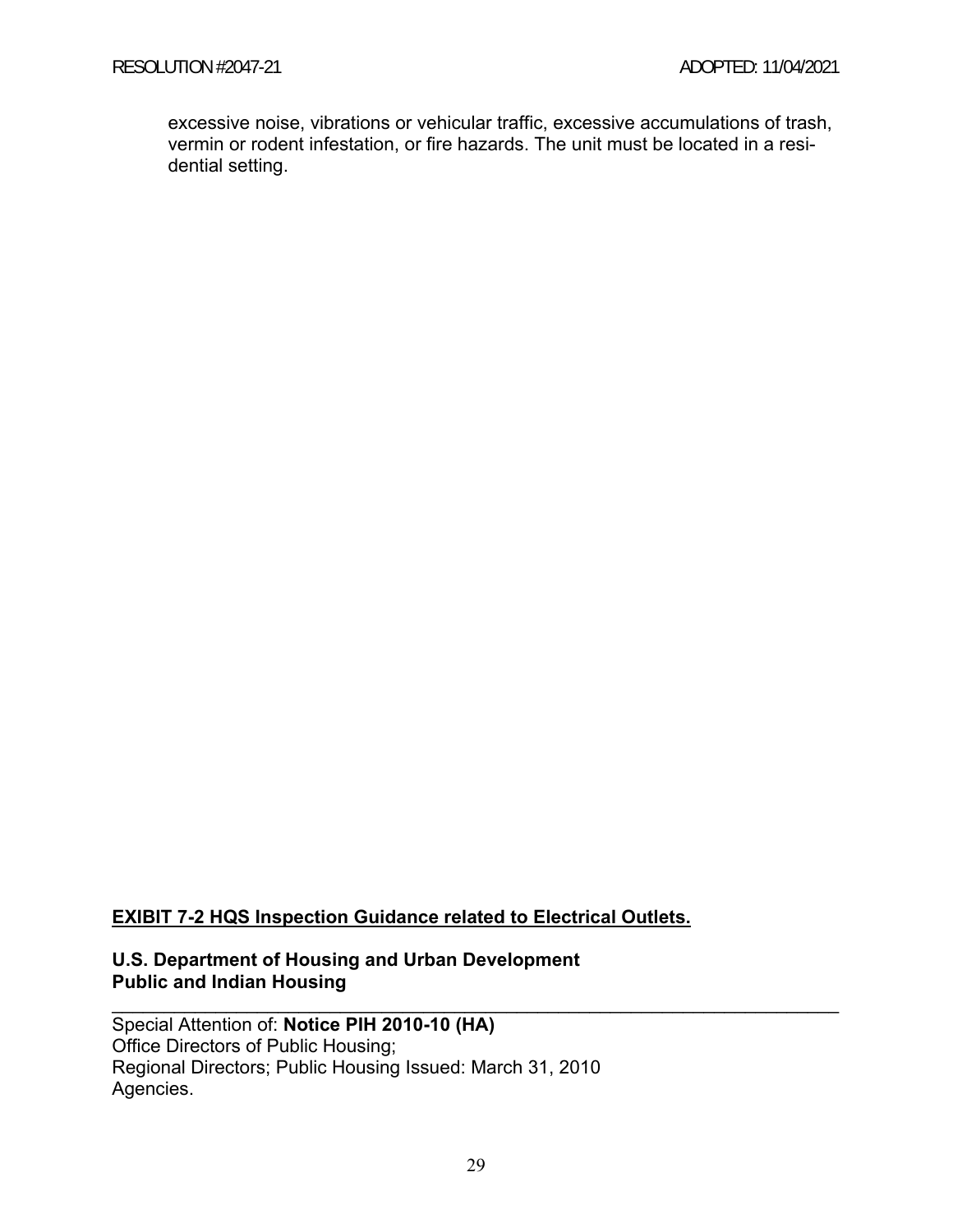Expires: March 31, 2011 Cross References:

## **SUBJECT: HQS Inspections for the Housing Choice Voucher Program and Guidance Related to Electrical Outlets**

 $\mathcal{L}_\mathcal{L} = \{ \mathcal{L}_\mathcal{L} = \{ \mathcal{L}_\mathcal{L} = \{ \mathcal{L}_\mathcal{L} = \{ \mathcal{L}_\mathcal{L} = \{ \mathcal{L}_\mathcal{L} = \{ \mathcal{L}_\mathcal{L} = \{ \mathcal{L}_\mathcal{L} = \{ \mathcal{L}_\mathcal{L} = \{ \mathcal{L}_\mathcal{L} = \{ \mathcal{L}_\mathcal{L} = \{ \mathcal{L}_\mathcal{L} = \{ \mathcal{L}_\mathcal{L} = \{ \mathcal{L}_\mathcal{L} = \{ \mathcal{L}_\mathcal{$ 

#### **1. Purpose:**

This Notice reviews the existing Housing Quality Standards (HQS) requirements and existing guidance that Public Housing Agencies (PHAs) may rely upon when conducting inspections. It also offers additional guidance on what types of three-prong electrical outlets an inspector should consider acceptable under HQS.

#### **2. Applicability:**

This Notice applies to HUD programs that use the HQS requirements, including the following HUD-PIH rental assistance programs: Project-Based Voucher, Project-Based Certificate, and Housing Choice Voucher (HCV) Programs.

#### **3. Introduction:**

The goal of HUD's Section 8 Housing Choice Voucher (HCV) Program is to provide "decent, safe, and sanitary" housing at an affordable cost to low-income families. To accomplish this, HCV program regulations at 24 CFR 982.401 set forth basic housing quality standards (HQS). All units must meet HQS before a PHA can approve a tenancy, and throughout the term of the lease. PHAs must inspect each assisted unit at least annually to ensure the unit meets HQS. HQS define "standard housing" and establish the minimum criteria for the health and safety of program participants. Current HQS regulations consist of 13 key aspects of housing quality, and acceptability criteria to meet each performance requirement. HQS includes requirements for all housing types, including single and multi- family dwelling units, as well as specific requirements for special housing types such as manufactured homes, congregate housing, single room occupancy, shared housing, and group residences.

#### **4. Background:**

A May 2008, HUD Office of Inspector General (OIG) report concluded that HUD did not have adequate controls to ensure that HCV program housing was in material compliance with HUD's HQS. This Notice reviews the existing HQS requirements and identifies the guidance that PHAs may rely upon when conducting inspections until the Department issues updated guidance on HQS. The Notice is divided into two sections. The first section lists the HUD program requirements that apply to HQS and supplementary guidance that PHAs and inspectors may rely upon when conducting inspections. The second section deals with the issue of electrical receptacles, which is an area of concern for many inspectors conducting HQS inspections.

## **5. Housing Quality Standards :**

#### **A. General**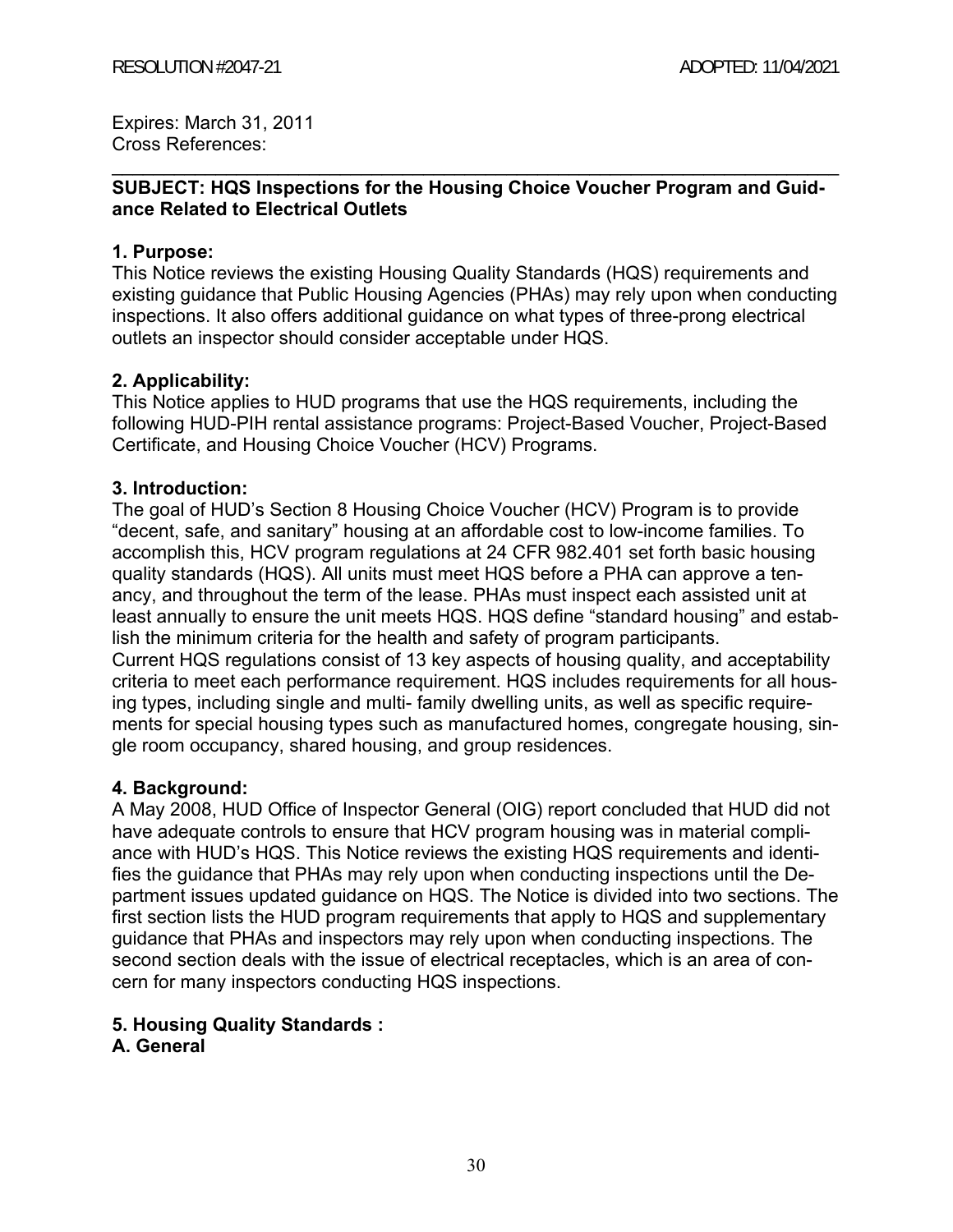The HCV program is designed to cover a diverse housing stock of different ages, structure types, geographic location and climate. In light of this approach, HUD issued guidance that PHAs can rely upon for the interpretation of HQS. It is important to note that, based upon the diversity of the housing stock nationwide, many of the criteria rely upon the expertise and knowledge of a PHA's housing inspectors to determine whether a unit meets HQS. This Notice identifies program requirements related to HQS inspections as well as reference materials that HUD has issued to supplement the regulatory requirements.

## **B. Program Requirements**

HUD's current HQS regulations for the HCV program are found at 24 CFR 982.401, and consist of the 13 key aspects of housing quality and the accompanying Performance Requirements and Acceptability Criteria. The PHA must comply with the regulations, which are always the controlling requirement if there is a conflict between them and any other guidance. The Department also issued the following two inspection forms. PHAs must comply with one of these forms when conducting HQS inspections.

(1) Inspection Form HUD-52580; or

(2) Inspection Checklist, Form HUD-52580A

## **C. Supplemental Materials**

The Department issued supplemental materials, which set out daily operating procedures in more detail than is included in the regulations. While the supplemental materials do not have the force of regulation, PHAs may rely on the materials as reflective of HUD's interpretation of its regulations. The Department issued the following supplemental materials to assist PHA inspectors in determining if a unit will pass the HQS inspection:

(1) Chapter 10 of the Housing Choice Voucher Program Guidebook, 7420.10G, and

(2) Housing Inspection Manual.

Although the Department designed these materials to minimize the amount of ambiguity and subjectivity in the application of the requirements, there will be situations where the professional judgment of the inspector will be necessary to differentiate between a pass or fail condition.

## **6. Electrical Receptacles:**

## **A. Background**

The HCV program regulations at 24 CFR 982.401(f) set forth the HQS requirements and acceptability criteria with respect to illumination and electricity for the housing unit. The regulations state that a unit must include the following acceptability criteria for electricity.

ꞏ the kitchen and bathroom must have one permanent ceiling or wall light fixture in proper operating condition;

ꞏ the kitchen must have at least one electrical outlet in proper operating condition; and ꞏ the living room and each bedroom must have at least two electrical outlets in proper operating condition (permanent overhead or wall- mounted light fixtures may count as one of the required electrical outlets).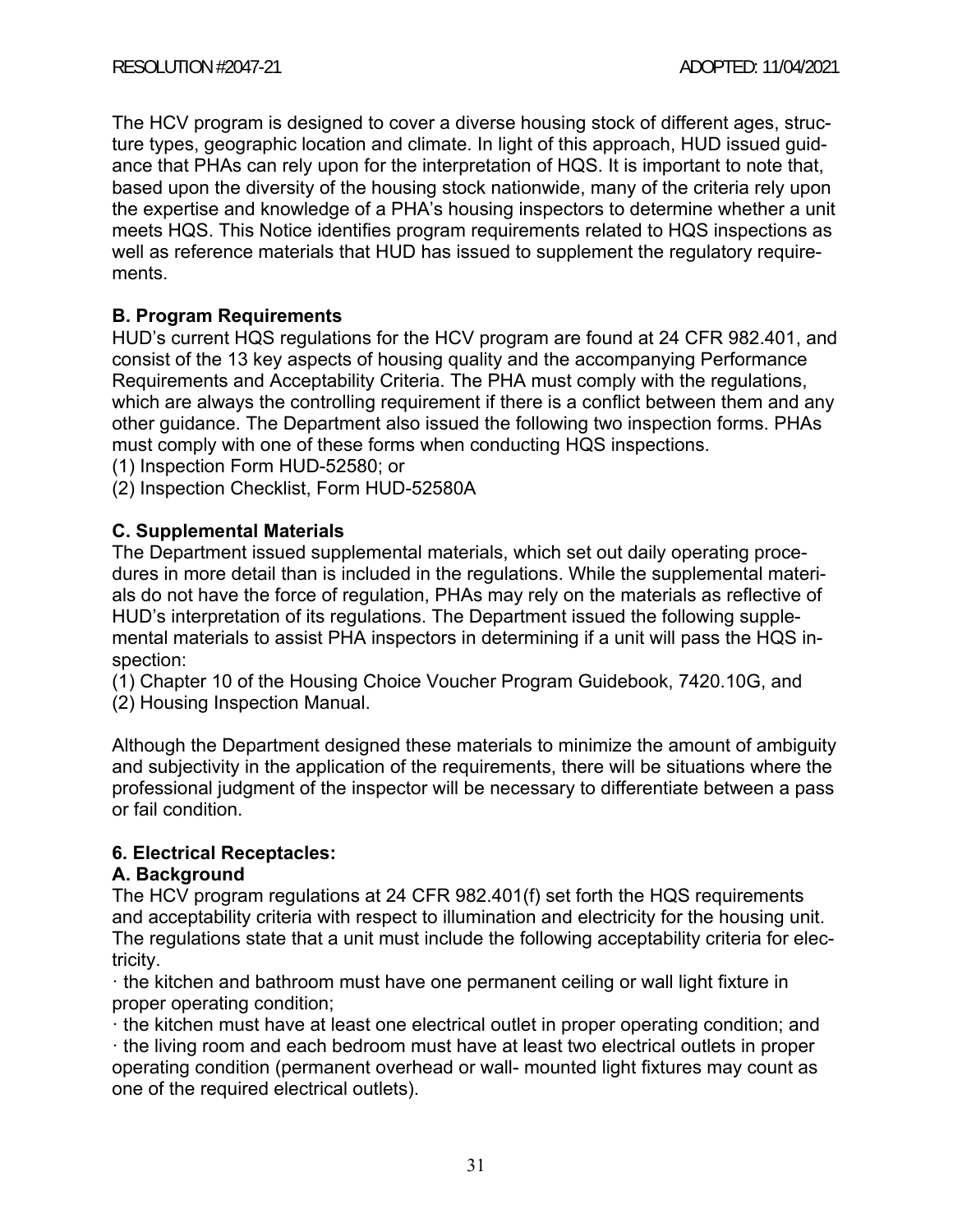The inspector is responsible for determining whether the outlets are in "proper operating condition." While the regulation does not define what the Department considers "proper operating condition," HUD-Form 52580A cites examples of electrical hazards including:

- ꞏ broken wiring;
- ꞏ non- insulated wiring;
- frayed wiring;
- ꞏ improper types of wiring, connections or insulation;
- ꞏ wires lying in or located near standing water or other unsafe places;
- ꞏ light fixture hanging from electric wiring without other firm support or fixture;
- ꞏ missing cover plates on switches or outlets;
- ꞏ badly cracked outlets;
- ꞏ exposed fuse box connections; and

ꞏ overloaded circuits evidenced by frequently ''blown'' fuses (which the inspector determines by asking the tenant).

## **B. Types of Outlets and Their Proper Operating Condition**

In response to an OIG audit, HUD is issuing this Notice to clarify the proper operating condition of electrical outlets (110V/120V). There are two basic types of outlets: twopronged (also called "two-slotted") and three-pronged outlets. Three-pronged outlets have an additional hole for a ground wire, and are "grounded outlets." Two-pronged outlets are "ungrounded."

Generally, original two-pronged, ungrounded outlets and original three-pronged, grounded outlets are acceptable under the HQS. "Upgraded" outlets, which have been changed from two-pronged to three-pronged, are the major area of concern in this Notice.

## **Ungrounded Outlets**

Older construction (pre-1975) housing will usually have ungrounded two-pronged outlets, which is an acceptable type of outlet under the HQS. (Figure 1) Homes constructed with a two-wire electrical system include only a hot and neutral wire. Two-pronged ungrounded systems and outlets are acceptable under HQS as long as the outlet is in proper operating condition. An owner does not need to upgrade the electrical system of the unit (convert two-pronged outlets to three-pronged) in order for the unit to pass an HQS inspection.

## **Grounded Outlets**

Newer construction housing will usually have three-pronged outlets, which are acceptable under HQS if the outlets are grounded. (Figure 2) Newer units constructed with a three wire electrical system include a hot, neutral, and ground wire. This Notice outlines traditional methods of testing grounded outlets for proper operating condition below.

## **"Upgraded" Outlets**

Many of the cords for today's appliances contain three-pronged plugs, which can cause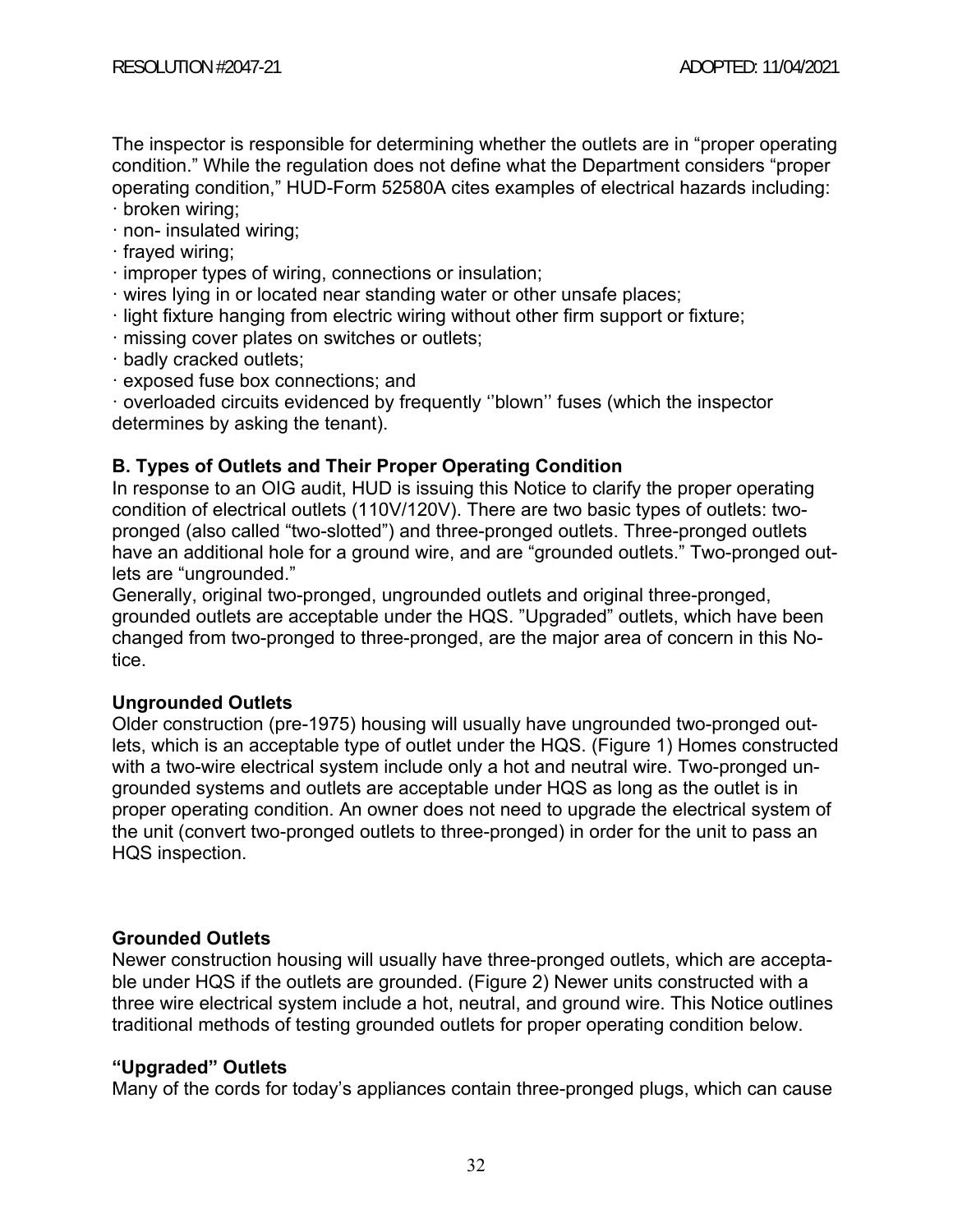problems when an older home does not have three-pronged outlets for these grounded plugs. In the case of older homes, owners often replace two-pronged, ungrounded outlets with three-pronged, grounded type outlets in order to establish appropriate outlets for appliances that have cords with three-pronged plugs. However, in some cases, owners may replace two-pronged, ungrounded outlets with the three-pronged, grounded type outlets without the necessary rewiring that adds a ground wire to the newly installed, grounded type outlet.

Three-pronged, grounded type outlets should not be substituted for ungrounded outlets unless

(1) a ground wire is connected to the outlet, or

(2) a Ground Fault Circuit Interrupter (GFCI)

protects the outlet. (Figure 3) Installing a new ground wire may require a licensed electrician to install a new wire to the circuit breaker box and may be prohibitively expensive. A more cost-effective method is to protect the outlet with a GFCI, which provides protection to the outlet. If the GFCI senses a difference in current flow between the hot and the neutral terminals, it shuts off the flow of current to the outlet.

An older construction house with a grounded outlet (Figure 2) would be an indication that the unit may have undergone some upgrading. In such cases, the Department recommends testing a sample of outlets in the unit to determine if three-pronged outlets are in proper operating condition, in addition to verifying the proper operating condition of the required number of outlets per room.

#### **Testing of Outlets to Determine Proper Operating Condition Two-pronged, Ungrounded Outlets**

The traditional method of testing a two-pronged, ungrounded outlet is to plug an appliance into the outlet and verify that the appliance turns on. This simple method is acceptable for determining that the ungrounded outlet is in proper operating condition and meets HQS.

## **Three-pronged Outlets**

A three-pronged outlet must meet one of the following three standards for the inspector to consider the outlet in "proper operating condition" as required by HQS:

- 1. The outlet is properly grounded.
- 2. A GFCI protects the three-pronged, ungrounded outlet.

3. The outlet complies with the applicable state or local building or inspection code.

The inspector needs to use an outlet tester to determine whether the outlet is properly grounded. There are two types of outlet testers that an inspector can use to determine a properly grounded outlet: a two-wire tester or a three-pronged tester.

## **Two Wire Tester Three Prong Tester**

To test an outlet with a two-wire tester, an inspector inserts one probe into the hot slot (usually, the smaller slot) of the outlet and one probe into the ground hole (bottom hole). If the outlet is properly grounded, the indicator light should light brightly in the same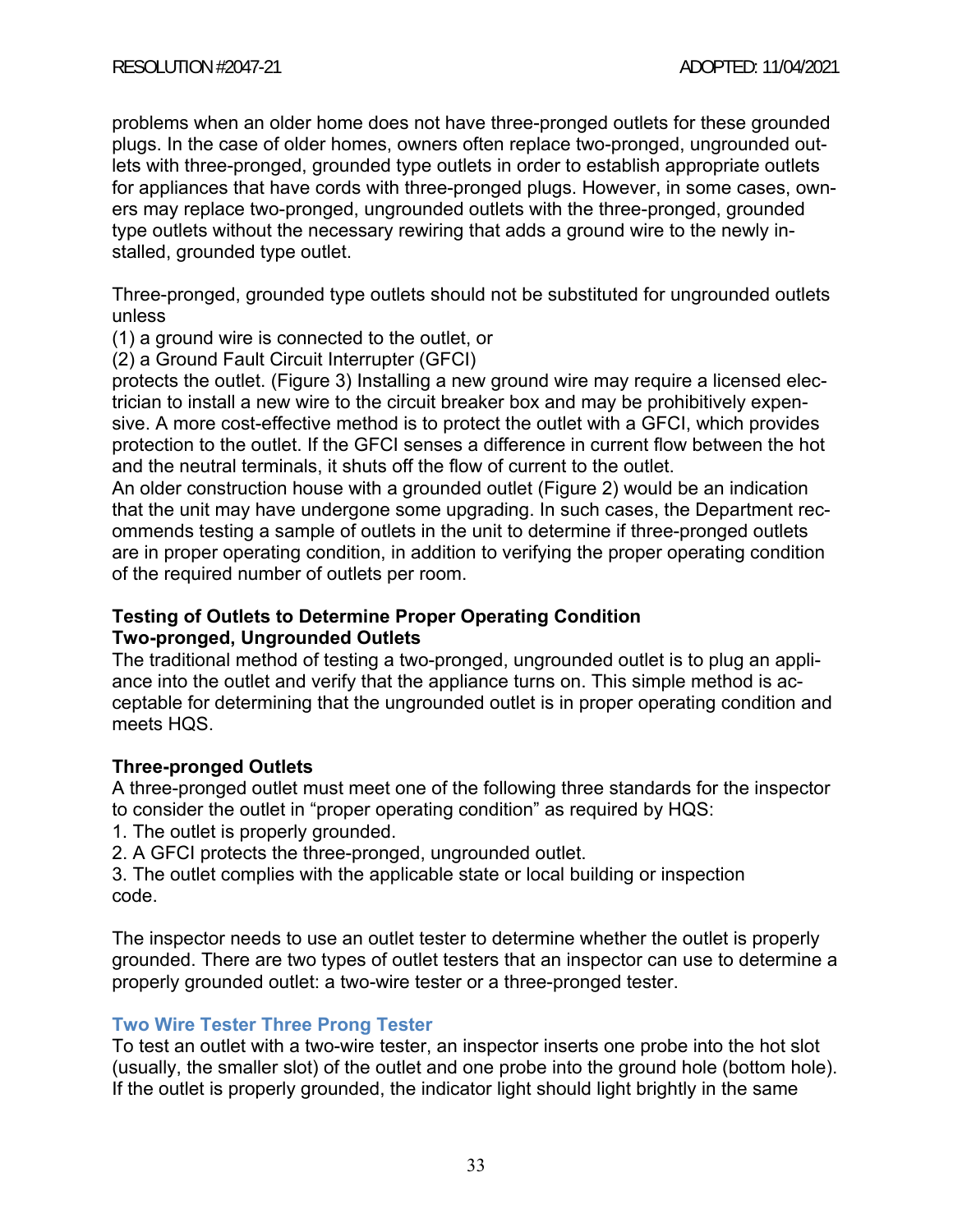manner that the light shines when the inspector inserts the probes of the tester into the hot and neutral (right and left) slots.

To test an outlet with a three-pronged tester, the inspector should plug the device in and note the pattern of the lights. Usually there will be a legend printed on the device describing what the lights indicate. The instructions provided by the manufacturer of the tester should be followed. If the inspector determines that the outlet is not properly grounded based on the results of the outlet tester, he/she may need to conduct some additional investigation to determine if a GFCI protects the outlet. A GFCI can be located at the outlet that is being tested or upstream on the circuit of the outlet. If the GFCI is at an outlet, it will look similar to Figure 3 above, and the inspector should accept the outlet as GFCI-protected after testing the functionality of the GFCI as indicated below. As stated above, an ungrounded outlet may be protected by a GFCI at another outlet that is upstream from the ungrounded outlet. If the inspector suspects that this may be the case, there is an easy way to determine if the GFCI protects an outlet. The inspector should "trip" all of the GFCIs in the unit; both at the outlet and in the circuit breaker box and determine if there is power to the ungrounded outlet. If the power to the outlet is off, then one of the GFCIs protects the outlet.

Occasionally, a GFCI may be located on the circuit breaker at the load center (circuit breaker box). The following image depicts a GFCI breaker: the distinctive indicator is the "Test" button mounted on the breaker. An inspector may want to "t rip" the GFCI in order to identify that the power shuts off to any ungrounded outlet that is protected by the breaker. To "trip" the GFCI, the inspector would press the test button (A) and the switch (B) will move and shut off power to the circuit. This allows the inspector to verify that the outlet is GFCI- protected.

#### **GFCI Breaker Testing of Ground Fault Circuit Interrupters (GFCIs) To Determine Proper Operating Condition**

If an outlet contains a GFCI, the GFCI must work as designed in order for the inspector to consider the GFCI in proper operating condition. However, a GFCI can be in proper operating condition even if it is not grounded. A GFCI is in proper operating condition if pressing the "TEST" button on the GFCI trips the circuit and shuts off power through the receptacle. It is important to note that some three-prong testers have a GFCI test button function built into the tester. The test button on a three-prong tester only works to trip a grounded GFCI. Therefore, if the GFCI is not grounded, the circuit tester will erroneously indicate that the GFCI is malfunctioning. As a result, inspectors cannot depend solely on three prong testers to determine if a GFCI is in proper operating condition. Instead, the inspector should press the "TEST" button, and if the button trips the circuit and shuts off the power through the receptacle, the GFCI is in proper operating condition.